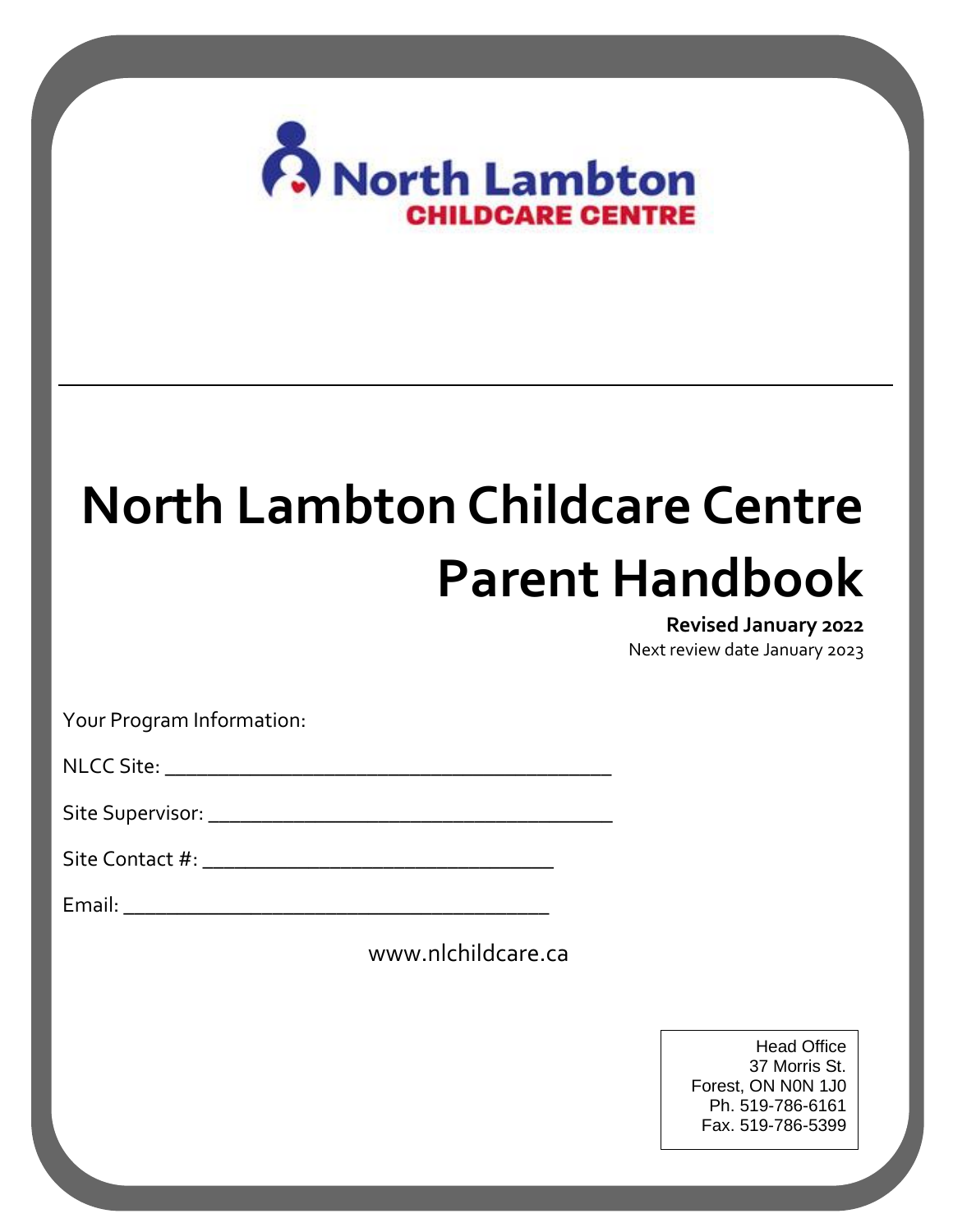#### **Welcome to the North Lambton Childcare Centre**

| <b>Table of Contents</b>                                                                                                                                                                                       |
|----------------------------------------------------------------------------------------------------------------------------------------------------------------------------------------------------------------|
| <b>Contact Information</b><br>1                                                                                                                                                                                |
| 1                                                                                                                                                                                                              |
| $\overline{2}$                                                                                                                                                                                                 |
| $\overline{2}$                                                                                                                                                                                                 |
| $\overline{2}$                                                                                                                                                                                                 |
| $\overline{2}$                                                                                                                                                                                                 |
| $\overline{2}$                                                                                                                                                                                                 |
| 3                                                                                                                                                                                                              |
| Our Staff<br>4                                                                                                                                                                                                 |
| <b>Students and Volunteers</b><br>4                                                                                                                                                                            |
| How Children are Guided Frame Communications and Communications are contained as the Children are Guided<br>4                                                                                                  |
| <b>Prohibited Practices</b><br>4                                                                                                                                                                               |
| 5                                                                                                                                                                                                              |
| 5                                                                                                                                                                                                              |
| 5                                                                                                                                                                                                              |
| 5                                                                                                                                                                                                              |
| What to Bring from Home (a) contain and the container and the container and what to Bring from Home<br>6                                                                                                       |
| Sun Protection<br>6                                                                                                                                                                                            |
| 7                                                                                                                                                                                                              |
| 7                                                                                                                                                                                                              |
| $\overline{7}$                                                                                                                                                                                                 |
| 8                                                                                                                                                                                                              |
| 8                                                                                                                                                                                                              |
| 8                                                                                                                                                                                                              |
| 8                                                                                                                                                                                                              |
| 8                                                                                                                                                                                                              |
| 9                                                                                                                                                                                                              |
|                                                                                                                                                                                                                |
| 9                                                                                                                                                                                                              |
| 9                                                                                                                                                                                                              |
| 9                                                                                                                                                                                                              |
| 9                                                                                                                                                                                                              |
| 9                                                                                                                                                                                                              |
| 9,10                                                                                                                                                                                                           |
| 10<br>Public Holidays (and according to the control of the control of the control of the control of the control of t                                                                                           |
| 10                                                                                                                                                                                                             |
| 10                                                                                                                                                                                                             |
| Transitions to the Next Age Groups (and according contract of the Next Age Groups (and according contract of the Next Age Groups (and according contract of the Next Age Groups (and according contract)<br>10 |
| Developmental Screening (Electronical Contract Contract Contract Contract Contract Contract Contract Contract C<br>10                                                                                          |
| 11,12                                                                                                                                                                                                          |
| 12                                                                                                                                                                                                             |
| 12                                                                                                                                                                                                             |
| 13                                                                                                                                                                                                             |
| 13                                                                                                                                                                                                             |
| 13                                                                                                                                                                                                             |
| 13                                                                                                                                                                                                             |
| 14                                                                                                                                                                                                             |
| 14                                                                                                                                                                                                             |
| 14                                                                                                                                                                                                             |
| 15                                                                                                                                                                                                             |
| Appendix: Policy on Parent Issues and Concerns                                                                                                                                                                 |
| Appendix: Policy on Wait Lists                                                                                                                                                                                 |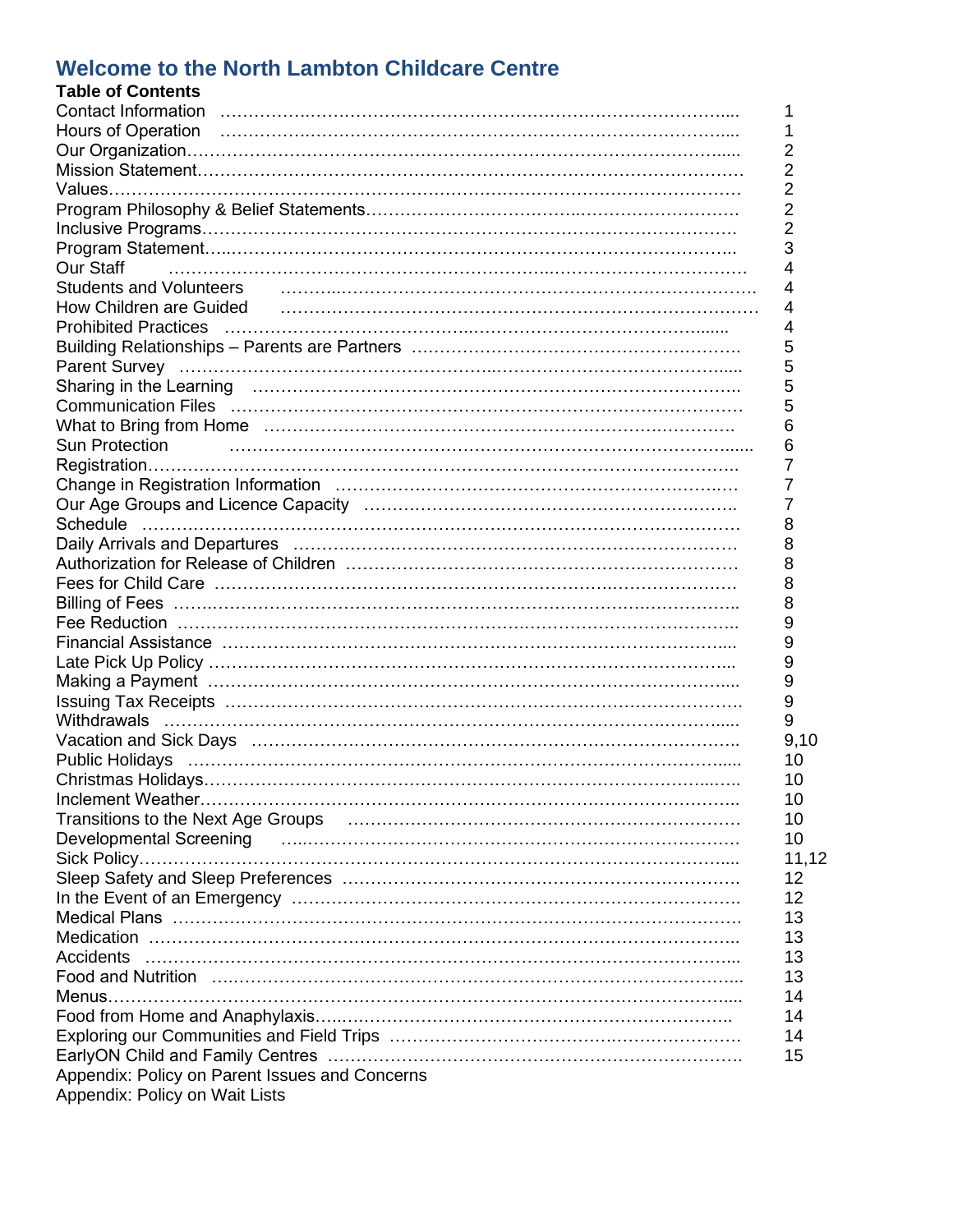# **Contact Information**

519-786-6161 ext. 9224 519-786-6161 ext. 9233

# 44 Main St. North, Forest 424 Victoria Street, Watford 519-786-6785 519-876-9976

# **Main Site Kinnwood Central School Site**

37 Morris Street, Forest 63 McDonald Street, Forest (Morris St. entrance)

# **St. John Fisher School Site St. Peter Canisius School Site**

#### **Grand Bend School Site**

15 Gill Road, Grand Bend 519-238-1066

#### **[www.nlchildcare.ca](http://www.nlchildcare.ca/)**

**Each classroom at the Main and Kinnwood Sites has their own extension. To save time, once you are greeted by our automated answering system, you may immediately enter the extension of the classroom you are trying to reach.**

| <b>Site Supervisor</b>            | 9224 |
|-----------------------------------|------|
| <b>Infant Room</b>                | 9259 |
| Toddler Room (1)                  | 9257 |
| Toddler Room (2) & Preschool Room | 9258 |
| Kinnwood Preschool Room           | 9233 |
| Kinnwood School Age Room          | 9263 |

#### **Hours of Operation**

#### **Monday to Friday 6:30 am to 6:00 pm**

\*Please check with your Site Supervisor to verify operation hours, as they get adjusted from time to time based on children's schedules

# **Administrative Offices**

37 Morris Street, Forest 519-786-6161 Executive Director ext. 9223 Bookkeeper ext. 9221 Child Care Clerk ext. 9228 North Lambton Childcare Centre Board of Directors [nlccboard@nlchildcare.ca](mailto:nlccboard@nlchildcare.ca)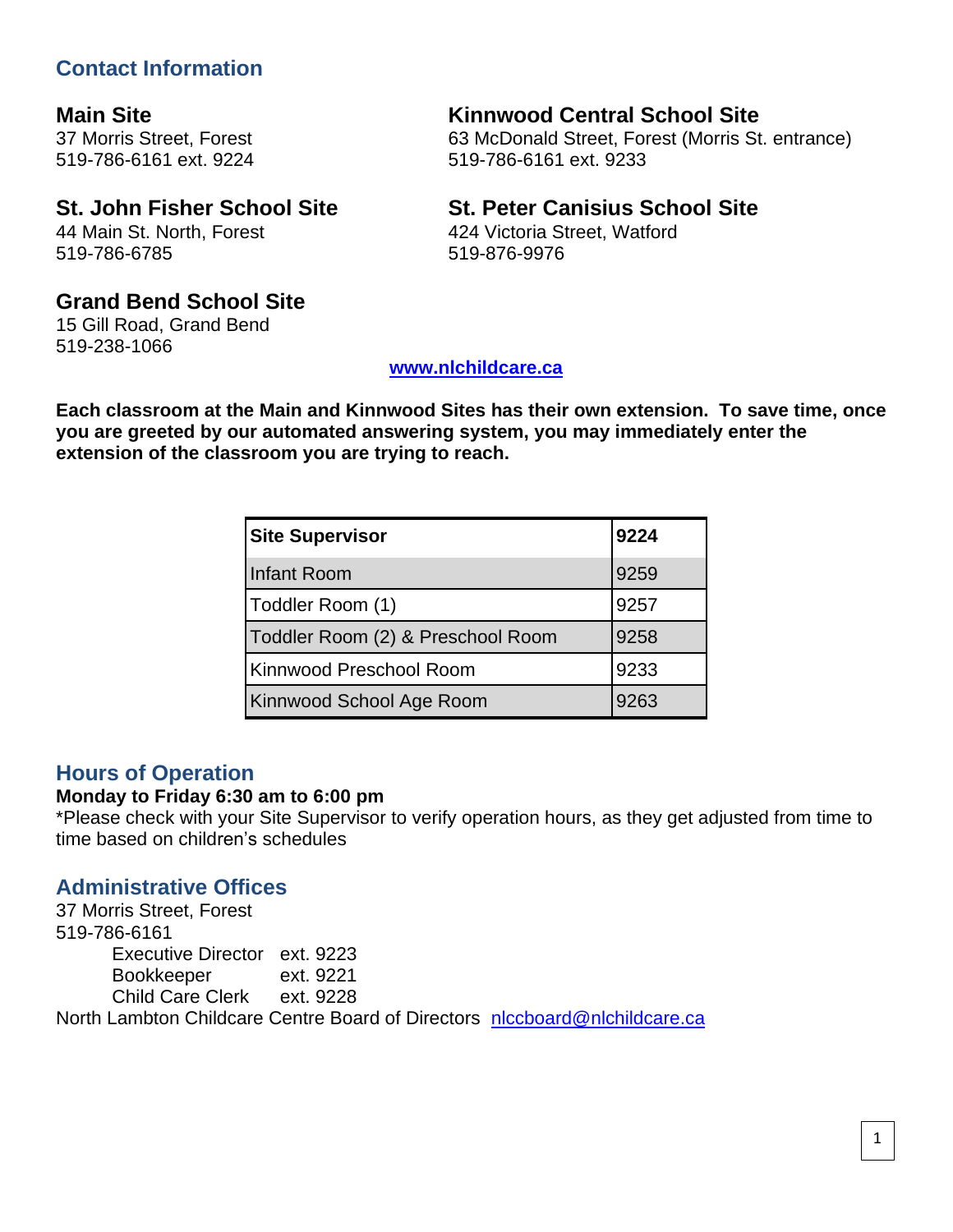# **Our Organization**

The North Lambton Childcare Centre (NLCC) offers quality licensed child care and family supports to children and their families. NLCC has licensed child care and the Ontario Early Years Centre for Lambton-Kent-Middlesex. A brief introduction of the Ontario Early Years is included at the end of this handbook.

North Lambton Childcare Centre is an incorporated, non-profit organization licensed by the Ministry of Education and is governed by a Board of Directors. The Board of Directors meet monthly and each spring an Annual General Meeting (AGM) is held, and new officers are elected for the upcoming year. Families and the community at large are notified in advance of the AGM. We encourage all our families to attend this meeting each year.

\*Parents wishing to learn more information on being a board member should contact the Site Supervisor and request an orientation package.

#### **Mission Statement**

North Lambton Childcare Centre (NLCC) is a multi-service children's centre, dedicated to providing high quality inclusive education and developmental opportunities to the diverse children and families in our communities.

## **Vision Statement**

We strive to support children' families and early years professionals to foster life-long learners within caring communities.

## **Program Philosophy & Belief Statements**

North Lambton Childcare Centre, staffed by Registered Early Childhood Educators, promotes an Emergent Curriculum in a nurturing and secure environment. There are equal opportunities for children to participate and benefit from their play experiences to promote individual learning and development. Activities are planned with the children and encourage exploration, play and inquiry.

North Lambton Childcare Centre Quality Statements are the Ontario Early Learning Framework's Statement of Principles:

- $\checkmark$  Early child development sets the foundation for lifelong learning, behaviour, and health.
- $\checkmark$  Partnerships with families and communities strengthen the ability of early childhood settings to meet the needs of young children.
- $\checkmark$  Respect for diversity, equity and inclusion are prerequisites for honouring children's rights, optimal development, and learning.
- $\checkmark$  A planned curriculum supports early learning.
- $\checkmark$  Play is a means to early learning that capitalizes on children's natural curiosity and exuberance.
- $\checkmark$  Knowledgeable and responsive early childhood practitioners are essential to early childhood settings.

## **Inclusive Programs**

At North Lambton Childcare Centre we believe that all children are capable, competent, and rich in potential. As such, we provide care and learning opportunities for all children. In collaboration with outside agencies, we provide the resources required for the child to achieve success and have a greater sense of belonging within the programs. The environment is designed to foster children's well-being and development for every child to have meaningful participation. Our program staff will work with you, the parent, health, and other professionals to develop an individualized support plan for each child to participate and reach his/her full potential.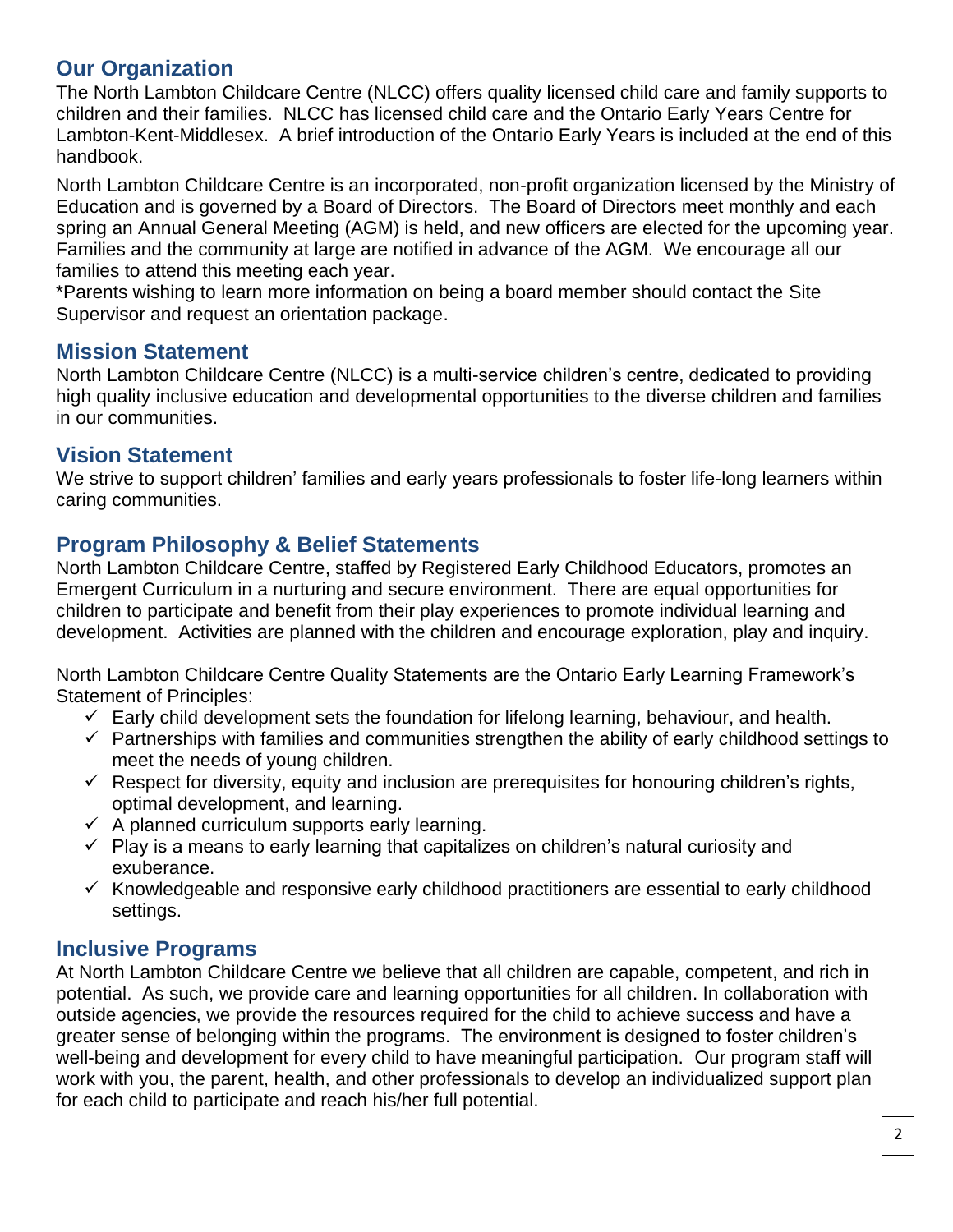#### **Program Statement**

North Lambton Childcare Centre believes that all our children are capable and competent, curious, and rich in potential.

Our environments are safe, flexible, and engaging for the children. The well-being of the children is vital to everything we do. Children will work and play in an environment that is clean and safe. Children will be provided with healthy meals and snacks in accordance with the Canada's Food Guide and there will be always access to drinking water throughout the day. Healthy eating will be role modelled by the Educators.

Every child shall feel that he or she belongs, and as Educators, we will capitalize on each child's strengths for the opportunity to succeed. Children need educators to support and encourage them as they learn to build trust in their world. Our curriculum promotes healthy child development by emphasizing responsive relationships, stimulating environments, and learning through play.

Our Educators encourage each child's developing sense of self and their ability to self regulate. Children are encouraged and supported to express their emotions and feelings in socially acceptable ways. Children are capable communicators; able to manage their emotions and behaviours. Educators will foster positive relationships with the children. Using positive approaches to guide children, they will learn the tools they need to help them problem solve and communicate effectively.

Creating engaging environments for children to explore, will ensure that the children are active participants in their own learning. Purposeful, play-based learning enables children to investigate, ask questions, solve problems, and engage in critical thinking. Educators are responsible for introducing new ideas, concepts, and experiences to help the children make meaning to their world.

Our flexible schedule will allow children the opportunity to have long periods of uninterrupted play, both indoors and outdoors. Children will be offered period of sleep or rest and have opportunities for quiet activities as needed. A balance of child-initiated and adult-supported experiences will be provided. Our teaching with the children involves observing; listening and responding; redirecting and guiding children's actions, reactions, interests, talk and questions.

Learning happens throughout the day and having an adaptive schedule is responsive to the needs of each child. Our environments and experiences are designed for children to explore their ideas, investigate their theories, and interact with each other in play. Our Educators will learn alongside our children. Children, being naturally motivated to learn, become self-motivated learners when they are provided with enriched environments, have nurturing adult interactions, and are supported with the freedom to explore.

We will continue to actively involve other community partnerships to strengthen our abilities and to meet the needs of our children and families. Using the knowledge of local experts, children will foster a sense of belonging by learning more about the world around them.

Our Educators and program staff strive to provide the best experiences for children. We understand that being focused on the four foundations: belonging, well-being, engagement and expression ensures optimal learning and healthy development. Our Educators are lifelong learners and use the resource, "*How Does Learning Happen?"* to guide their work. Through professional learning opportunities, NLCC will continue to support all our Educators in the delivery of high-quality experiences and care for our children and families.

The Program Statement is reviewed by all staff, educators, students, and volunteers annually with a mechanism in place to review the effectiveness of each of these approaches with each Educator and program support staff.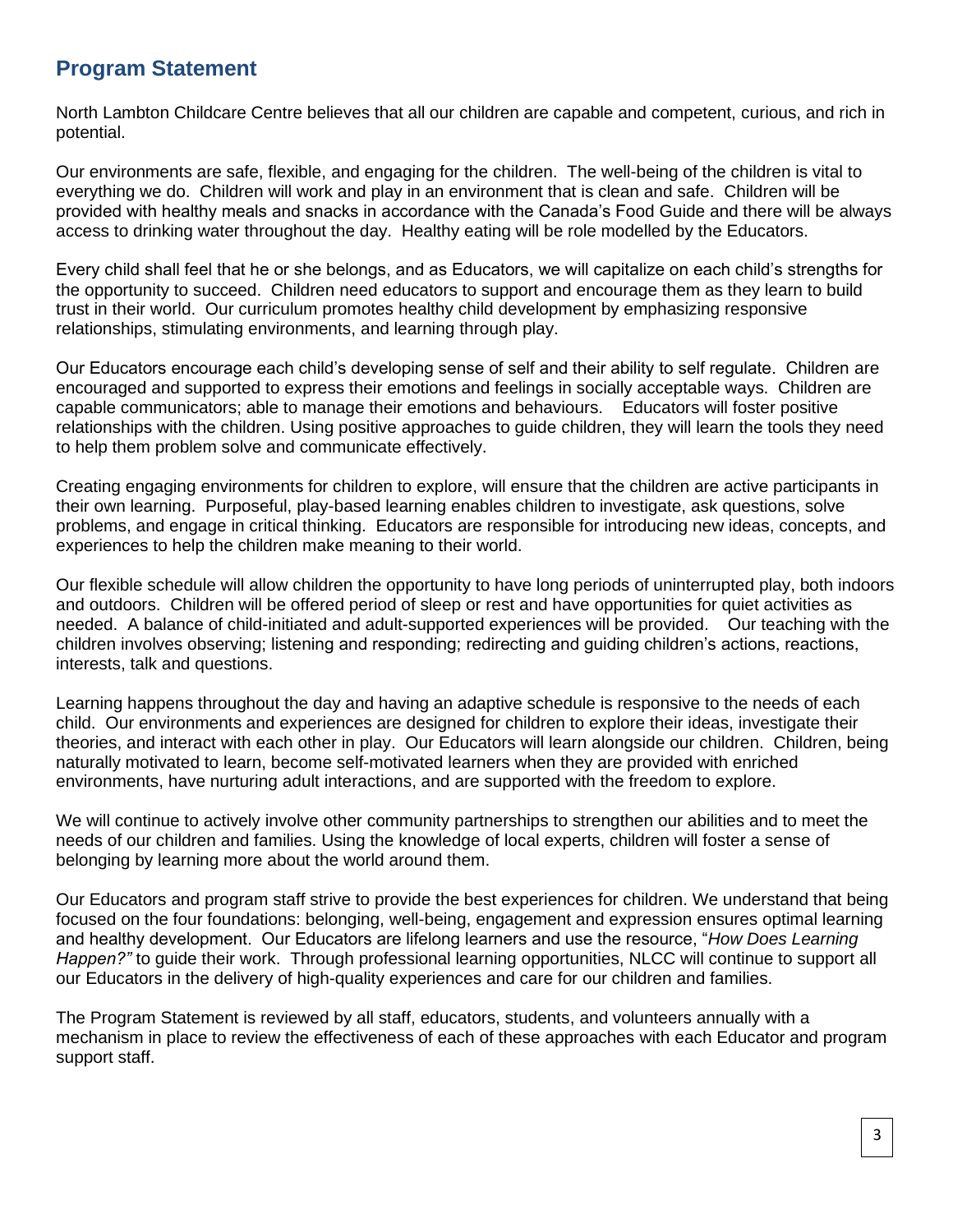# **Our Staff**

North Lambton Childcare Centre has a team of Registered Early Childhood Educators and Support Staff who are the essential ingredients to offering high quality early learning programs. We are all lifelong learners and as such there are learning opportunities for all staff provided either in-house or with other professional agencies. Keeping all the children safe is of utmost importance. Our staff are required to:

- ✓ have current Vulnerable Sector Police Checks or Criminal Reference Checks
- $\checkmark$  have current certification in Standard First Aid and Infant and Child CPR
- $\checkmark$  have anaphylaxis training
- $\checkmark$  have Safe Food Handlers Certification (our Cook and one staff from each site, at a minimum)
- $\checkmark$  meet all other regulatory standards and requirements

## **Students and Volunteers**

Students and Volunteers play an important role in supporting staff in the daily operation of our programs. Our role is to mentor these Students and Volunteers to further strengthen and support our profession. Students and Volunteers are supervised by our staff and are never left alone with the children. Students and Volunteers are required to complete a Vulnerable Sector Police Check or Criminal Reference Check before being in the program. Staff will introduce you to students and volunteers when they join your child's program.

#### **How Children Are Guided**

Children are naturally curious and kind-hearted and as early years professionals we recognize and respect the unique interests of your child. We know that children learn and feel a sense of belonging from observing and interacting with others. Our focus is on positive adult-child interactions. Programs are designed to meet the needs of all children and each child's contributions are valued. We believe that children should be quided in a positive manner that is appropriate to their actions and age. It is important for all children to have a safe and enjoyable time at the North Lambton Childcare Centre. All staff are expected to monitor and assess the environment and observe how the children are engaged in it. Educators will adapt the environment, role model appropriate behaviour, offer alternatives or redirection, and assist children in making good choices. Ultimately our goal is to promote a positive approach to the development of self-regulation, empathy, and trust.

#### **Prohibited Practices**

The Ministry of Education outlines in the Ontario Child Care and Early Years Act, 2014 (CCEYA), a list of Prohibited Practices for all licensed child care operators. North Lambton Childcare Centre does not permit the following by any employee, student, or volunteer at any of our child care or early years sites:

- a. Corporal punishment of the child;
- b. Physical restraint of children, including but not limited to confining the child to a high chair, car seat, stroller, or other device for the purposes of discipline or in lieu of supervision, unless the physical restraint is for the purpose of preventing a child from hurting him/herself or someone else, and is used only as a last resort and only until the risk of injury is no longer imminent;
- c. Locking the exits of the child care centre for the purpose of confining the child or confining the child in an area or room without adult supervision, unless such confinement occurs during an emergency as required as part of NLCC's emergency management policies and procedures.
- d. Use of harsh or degrading measures or threats or use of derogatory language directed at or used in the presence of a child that would humiliate, shame, or frighten the child or undermine his or her self-respect, dignity or self-worth;
- e. Depriving the child of basic needs including food, drink, shelter, sleep, toilet use, clothing or bedding;
- f. Inflicting any bodily harm on children including making children eat or drink against their will.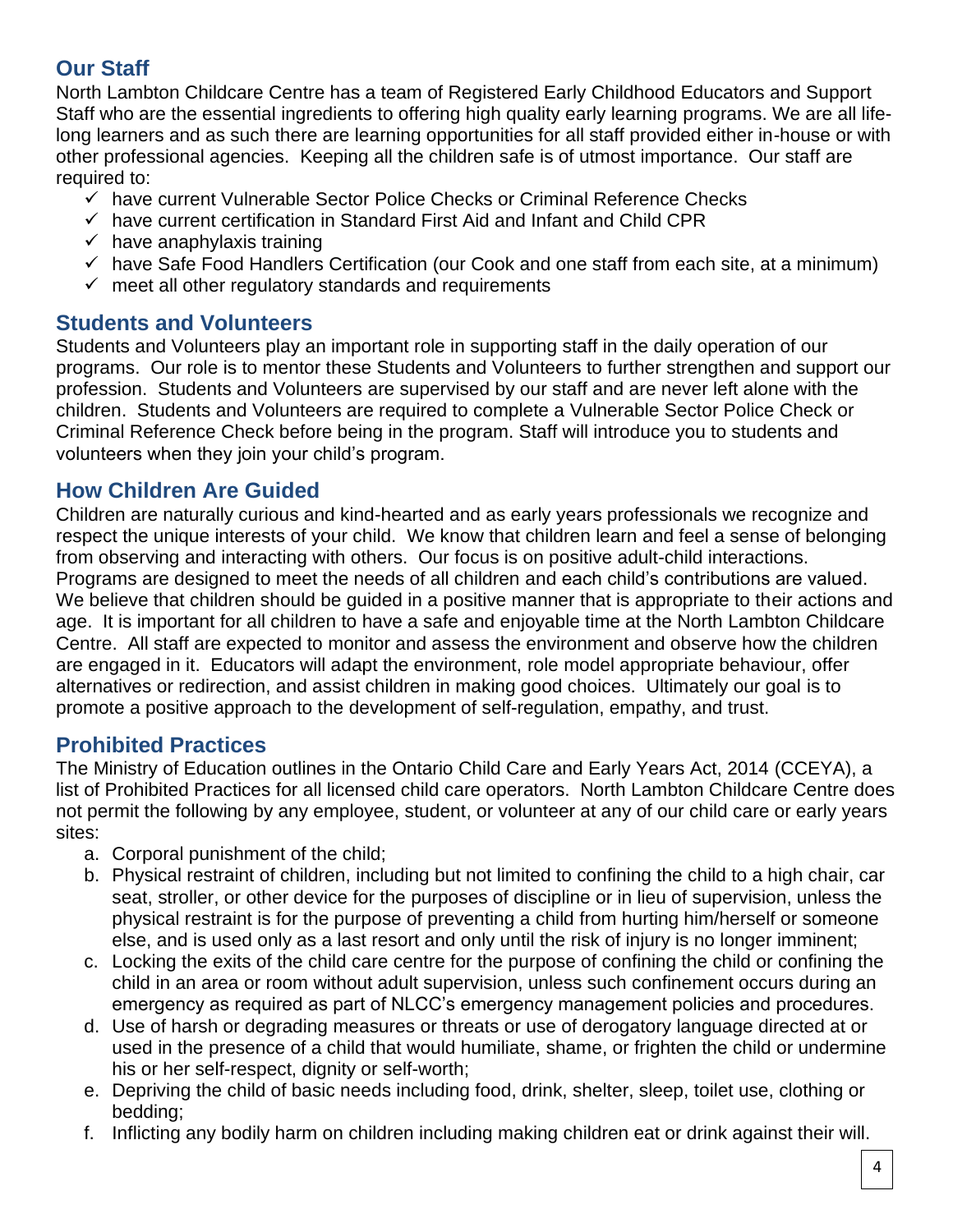# **Building Relationships – Parents are Partners**

As a parent, you know your child best. Your input is valued to help us with the early learning process. We encourage all parents and caregivers to take an active role in their child's education by visiting, observing, reading, documenting, and asking questions.

We are committed to having conversations that are respectful, open, and courteous at all times. Please come to our staff when you have a concern. Our staff and administration will listen and work with you to find a resolution, recognizing that there may be times when concerns are complex.

If you have any questions or concerns about what is happening within the program, please speak with your child's educator first. Our educator will listen to concerns and try to answer any questions from the family's perspective. If necessary, the educator will contact the Site Supervisor to help facilitate conversations if issues are complex or not satisfactorily resolved. Families may also seek further assistance to find a resolution after speaking with the Site Supervisor by contacting the Executive Director. Contact information to all our Program Locations and Administration is listed on page 1. A copy of the NLCC policy: Parent Issues and Concerns is attached as an appendix to end of this handbook.

# **Parent Survey**

Annually, we ask parents and caregivers to complete a Parent Survey. Feedback is appreciated and is important to enhance the learning opportunities and meet the needs of our families at our sites. A summary of each site's survey is shared with the Centre's Board of Directors and the County of Lambton as part of our purchase of service agreement.

# **Sharing in the Learning**

Our pedagogy (how a child learns) and programming is consistent with the Ministry of Education's Policy Statement as set out in "How Does Learning Happen?". We view children as competent, capable, curious, and rich in potential. To ensure high quality experiences that lead to positive outcomes for children, we have embraced the Four Foundations: Belonging, Engagement, Expression and Well-Being into everything we do. Our Educators value the insight that children have into the world. We document those insights to make visible the children's ideas, understandings, misunderstandings, and theories about how the world works. Staff use that documentation to learn with the children, about the children and from the children and to create environments and experiences to support children's learning, development, health, and well-being. Whether in individual portfolios, displays in the classroom, or shared through electronic documentation, you will see evidence of your child's learning.

North Lambton Childcare Centre is using the See Saw digital documentation App to allow us to share this learning with families. Families are encouraged to participate with their child in this learning process with this invitation to view updates to their child's Seesaw journal. Consent for taking pictures and for using the app are included in the Centre's Registration Package.

## **Communication Files**

At each site, communication files are used for parents to locate information such as invoices, calendars, and program updates. The Site Supervisor will let you know where to find the communication files. Please check these files regularly for any important notices or information. Regular communication is important and valued. Please discuss any questions or concerns with your child's teacher or the Site Supervisor.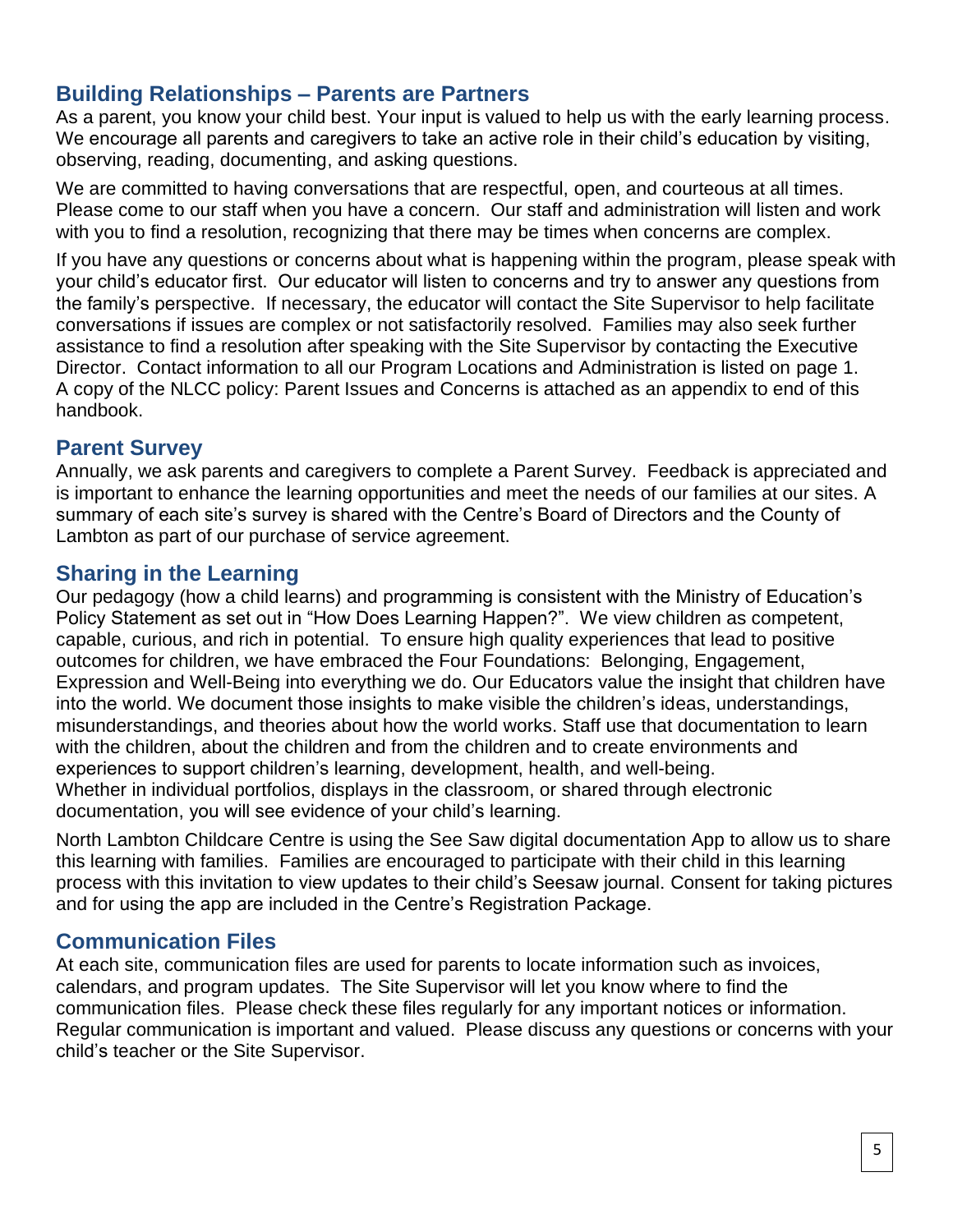# **What to Bring from Home**

# **Clothing/Footwear**

In compliance with the Child Care and Early Years Act, all children in our care are required to play outside for 2 hours daily, weather permitting. All children will need one pair of indoor shoes (or rubber-soled slippers). We also request that parents send an extra set of clothes, which their children can change into in the case of an accident or a fun but messy activity. **Labelling** your clothes is an easy way for staff and other parents to identify and return clothing to the right family. For children to enjoy playing outdoors, we recommend:

| .<br><b>Spring/Fall:</b> | Splash Pants & Jacket | <b>Rubber Boots</b> | Hat & Mittens          |
|--------------------------|-----------------------|---------------------|------------------------|
| Summer:                  | Sun Hat               | <b>Bathing Suit</b> | Towel                  |
| Winter:                  | <b>Winter Boots</b>   | 2 pairs of Mittens  | Snow Pants, Hat & Coat |

Children are always exploring and very active, so we ask that children (and our program staff) to only wear closed toe, supportive back shoes at all times.

**NOTE:** Children will not go outside when there is a cold weather or heat advisory in accordance with Health Canada guidelines.

#### **Here are some other suggestions to keep in mind: Infants:**

- 
- Diapers and wipes Any special creams or lotions
- Water Bottle △ Any prepared formula and food
- Blanket and/or cuddly toy Schedule of your child's current daily routine

#### **Toddlers:**

- 
- 

#### **Preschoolers:**

- Diapers and wipes (if needed) Any special creams or lotions
- 
- 
- 
- Diapers and wipes Any special creams or lotions
- Water Bottle Blanket and/or cuddly toy
	-
- Water Bottle Blanket and/or cuddly toy

#### **School Agers:**

- 
- Water Bottle  **Indoor shoes or slippers**

## **Sun Protection**

North Lambton Childcare Centre recognizes the dangers of children being exposed to the sun. The following steps should be implemented to protect children from the sun:

- $\checkmark$  Parents should apply sunscreen of at least 30SPF to children each day before arriving at the program.
- $\checkmark$  North Lambton Childcare Centre offers the provision of sunscreen at a cost of \$5.00 per child for the season which is optional; please see your Site Supervisor for further information.
- $\checkmark$  Arrangements can be made if your child has sensitivities, and you would like to provide your own sunscreen.
- $\checkmark$  Children are strongly encouraged to wear sunhats outside.
- $\checkmark$  Program will schedule outside time before 11am and after 3pm when the sun rays are lowest in strength during those hot and humid days of summer.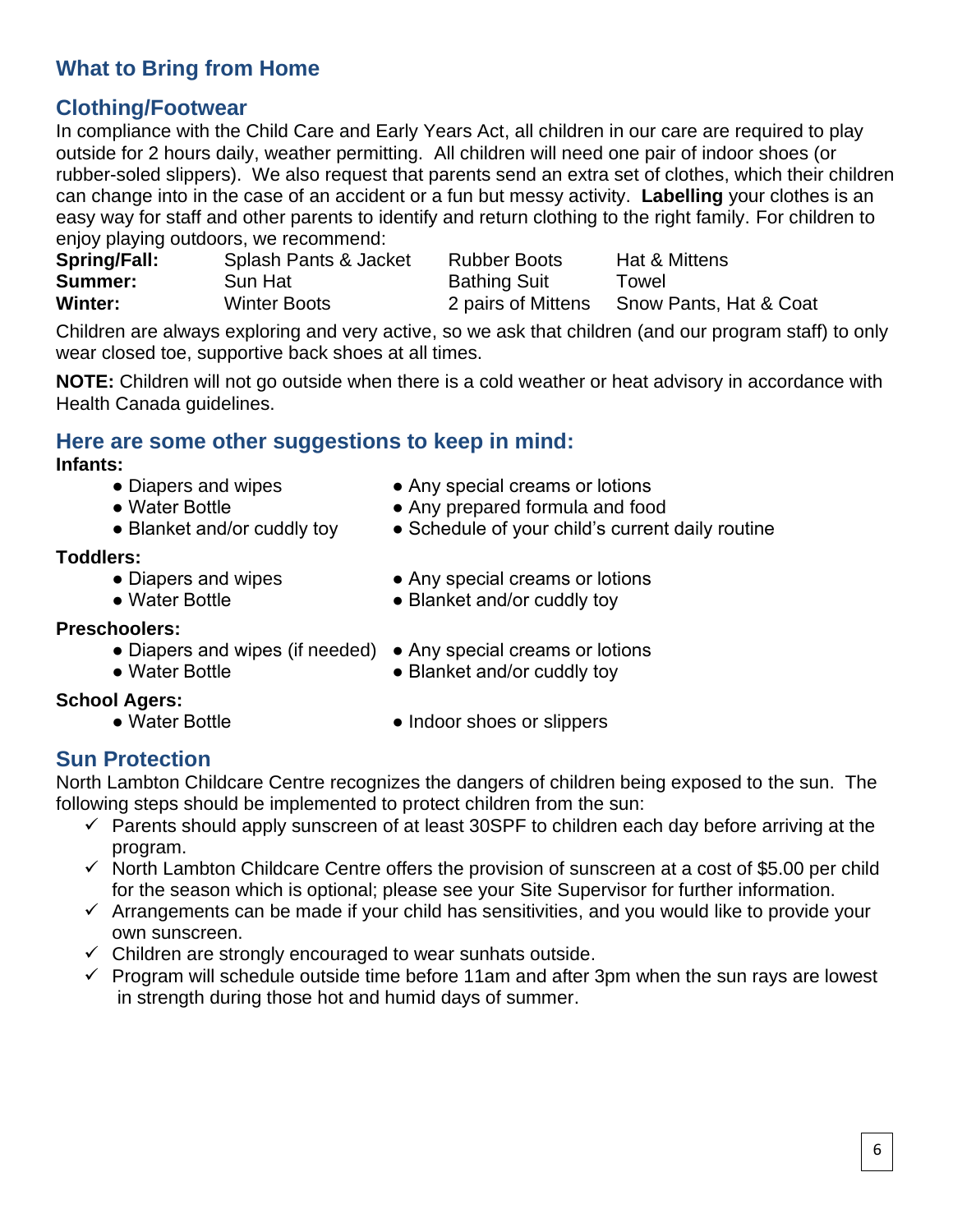# **Registration, Age Groupings, Scheduling, and Child Care Fees**

#### **Registration**

All parents must complete a Child Registration Package prior to your child's first day of care. The information collected and maintained is in accordance with the requirements as set out in the Child Care and Early Years Act, 2014.

#### **Change in Registration Information**

**PLEASE NOTIFY NLCC IMMEDIATELY IF ANY OF THE INFORMATION PROVIDED ON YOUR REGISTRATION FORM CHANGES.** The accuracy of this information is vital to the safety and well-being of your child. Staff will review emergency information periodically with parents to ensure that it is accurate. Please contact the program immediately if your child develops an allergy, there are any changes to the individual plan/treatment of an allergy, or your child outgrows an allergy.

## **Our Age Groups and Licence Capacity**

| <b>NLCC Main Site</b>                 |                                                                                                                                    |                             |  |  |
|---------------------------------------|------------------------------------------------------------------------------------------------------------------------------------|-----------------------------|--|--|
| Infant Program                        | 10 spaces / Ratio 1:3                                                                                                              | Ages $3 - 18$ months        |  |  |
| <b>Toddler Program</b>                | 15 spaces / Ratio 1:5                                                                                                              | Ages $18 - 30$ months       |  |  |
| <b>Toddler Program</b>                | 15 spaces / Ratio 1:5                                                                                                              | Ages $18 - 30$ months       |  |  |
| Preschool Program                     | 16 spaces / Ratio 1:8                                                                                                              | Ages 30 months - 4 yrs old  |  |  |
| <b>Kinnwood School Site</b>           |                                                                                                                                    |                             |  |  |
| Preschool Program                     | 24 spaces / Ratio 1:8                                                                                                              | Ages 30 months $-4$ yrs old |  |  |
| <b>JK/SK School Age</b>               | 20 spaces / Ratio 1:13                                                                                                             | Ages $3.8 - 6$ yrs old      |  |  |
| School Age                            | 20 spaces / Ratio 1:15                                                                                                             | Ages $6 - 12$ yrs old       |  |  |
| <b>St. John Fisher School Site</b>    |                                                                                                                                    |                             |  |  |
| Preschool                             | 16 spaces / Ratio 1:8                                                                                                              | Ages 30 months $-6$ yrs old |  |  |
| <b>JK/SK School Age</b>               | 20 spaces / Ratio 1:13                                                                                                             | Ages $3.8 - 6$ yrs old      |  |  |
| School Age                            | 15 spaces / Ratio 1:15                                                                                                             | Ages $6 - 12$ yrs old       |  |  |
| <b>Grand Bend School Site</b>         |                                                                                                                                    |                             |  |  |
| Preschool                             | 16 spaces / Ratio 1:8                                                                                                              | Ages 30 months $-6$ yrs old |  |  |
| School Age                            | 15 spaces / Ratio 1:15                                                                                                             | Ages $6 - 12$ yrs old       |  |  |
| <b>St. Peter Canisius School Site</b> |                                                                                                                                    |                             |  |  |
| Preschool                             | 20 spaces / Ratio 1:8                                                                                                              | Ages 30 months $-6$ yrs old |  |  |
| School Age                            | 15 spaces / Ratio 1:15<br>$(A + A \cdot 0)$ (A staff fax $\Omega$ abilidean) $A \cdot A \Gamma$ (A staff fax $A \Gamma$ abilidean) | Ages $6 - 12$ yrs old       |  |  |

Ratio examples 1:3 (1 staff for 3 children) 1:15 (1 staff for 15 children)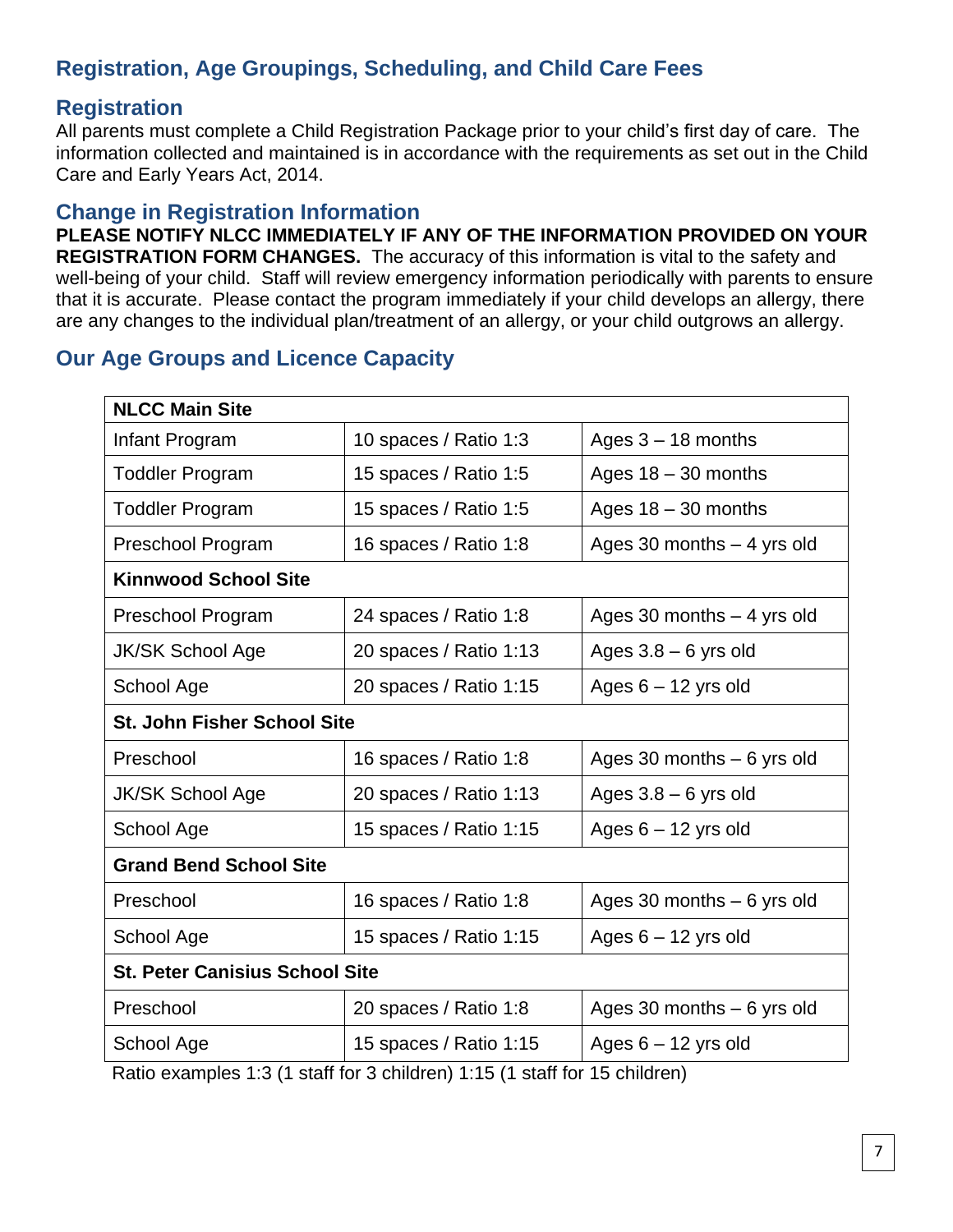# **Schedule**

North Lambton Childcare Centre offers 3 types of child care:

Full Time - 5 days per week

Part-Time - minimum 8 days per month

Flex Care - Anything less than 8 days per month

Please note, there is no minimum number of days your child must attend per month once he/she enters school. Parents are requested to submit the monthly calendar of attendance to the Site Supervisor by the 15th of every month for the following month. Care cannot be guaranteed for late submissions. Please note that while we strive to accommodate everyone, we cannot guarantee a spot for children who do not commit to a schedule upon registration. All families are required to submit a calendar (i.e., full-time, set schedule).

## **Daily Arrivals and Departures**

It is important for maintaining appropriate staff-child ratios that there are regular arrival and departure times for each child. If there is a change, this must be communicated to the Supervisor or Program Staff. Upon arrival we ask that you bring your child(ren) directly to their program room.

- Parents are required to sign their child in upon arrival and out again when they leave.
- Let us know about your child's night, their morning, their health.

At the end of the day an Educator looks forward to telling you about their observations and activities. Drop off and pick up are important points of the day. We hope you can linger with us, exploring what is happening in the program and talking about your child's learning. All children enrolled in our infant and toddler programs have a communication binder located on top of their cubbies. Here, you will find any information about your individual child's day (i.e., eating habits, sleep patterns, toileting routines etc.).

# **Authorization for Release of Children**

Please note that NLCC will not release your child to anyone other than those indicated on your registration form, unless otherwise notified by you beforehand. Your child's Educator may request photo ID to allow someone else to pick up your child as per your instruction.

## **Fees for Child Care**

As the fee schedule may change, the fee schedule is attached to the end of the paper copy of this handbook and is also posted on the NLCC website. Parents and caregivers are provided with 60 days' notice of any changes to the fee structure.

## **Billing of Fees**

Although North Lambton Childcare Centre is fortunate to receive financial support through the County of Lambton, the main source of revenue is through parent fees. Parents and caregivers are normally billed for child care fees by the  $5<sup>th</sup>$  business day of each month for the month of care in which the billing occurs. Payment in full is due by the  $15<sup>th</sup>$  of each month (i.e., May billing is completed by May 5<sup>th</sup> for any scheduled child care in May. Payment is due by May 15<sup>th</sup>). Payments not made by the 15<sup>th</sup> will be subject to a \$25.00 late fee and is automatically billed to your account. A reminder to make a payment will be provided at this time. Failure to pay in full or to arrange a payment plan will result in suspension, terminating child care until payment is received in full. Any outstanding balances after 30 days will be sent to collections. Any changes to your child's schedule during the month will be credited or debited in the next billing. If you have any questions or concerns about your invoice, please contact the Site Supervisor at your program.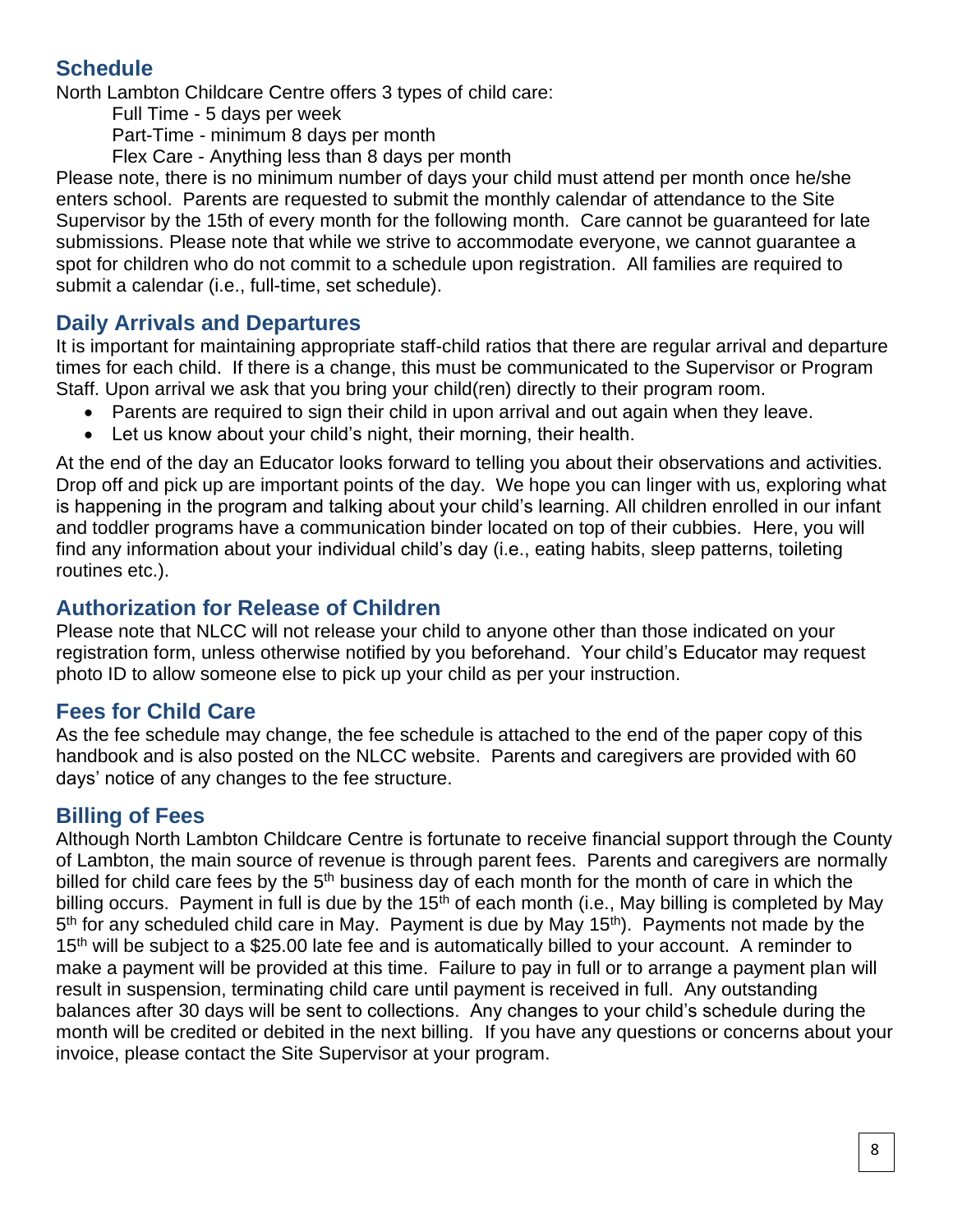# **Fee Reduction**

There is a 10% discount available for families with more than one child enrolled in our part-time and full time Toddler, Preschool and School Age programs. This discount applies to the oldest child(ren). Please note: this discount does not apply to Infant Care, children enrolled in Flex Care, PELP rates, or full or partial daily/monthly fee subsidized rates.

# **Financial Assistance**

Financial assistance in the form of childcare subsidy may be available to those families who qualify. For more information contact: Lambton County Social Planning and Child Care Services Department 519-344-2062 ext. 2201 or visit [www.earlyonlambton.ca](http://www.earlyonlambton.ca/)

# **Late Pickup Policy**

For a parent that is late in picking up his/her child, the following procedure will be followed:

- On the first incident a reminder will be given to the parent and documented in the child's file.
- Each subsequent offense, parents will be charged \$15.00 for each part of 15 minutes. For example:
	- $\circ$  A parent who is 10 minutes late will be charged \$15.00
	- $\circ$  A parent who is 15 minutes late will be charged \$15.00
	- $\circ$  A parent who is 17 minutes late will be charged \$30.00
	- $\circ$  A parent who is 23 minutes late will be charged \$30.00
- The late fee will be added to your next invoice

## **Making a Payment**

Payments are due in full by the  $15<sup>th</sup>$  of the month. Payments can be made at any of our sites by e-transfer and cheque. NLCC also accepts MasterCard, Visa, or Debit at our Main, Grand Bend and Watford sites. There is a \$25.00 fee for any cheque returned from a financial institution due to insufficient funds (NSF). In some circumstances, cash will be accepted but not recommended. Currently, CIBC and Libro are set up to accept North Lambton Childcare Centre for on-line banking. NLCC continues to explore other options for making payments that is convenient for families in a cost-effective manner to the organization. Should more options become available, this will be communicated to all families.

## **Issuing Tax Receipts**

Tax Receipts for all accounts that are not outstanding will be available for pick up at the program your child attends by the end of February of each year, regardless of whether your child remains enrolled in our program or has withdrawn part way through the year. Tax Receipts for accounts where the child has been withdrawn and there is a balance of fees owing, are handled at the Administrative Offices of the North Lambton Childcare Centre in Forest.

#### **Withdrawals**

Two weeks' notice is required when a child is being withdrawn from any program. Fees will be charged for the two-week period regardless of whether your child attends. Please ask your child's teacher for a Notice of Withdrawal Form. When complete, please submit the form to the Site Supervisor.

## **Vacation and Sick Days**

Full Time - (5 days per week) 5 Sick Days & 2 Weeks' Vacation Part-Time - (less than 5 days per week, more than 8 days per month) 3 Sick Days & 1 Week Vacation Flex Care - No sick days and no vacation days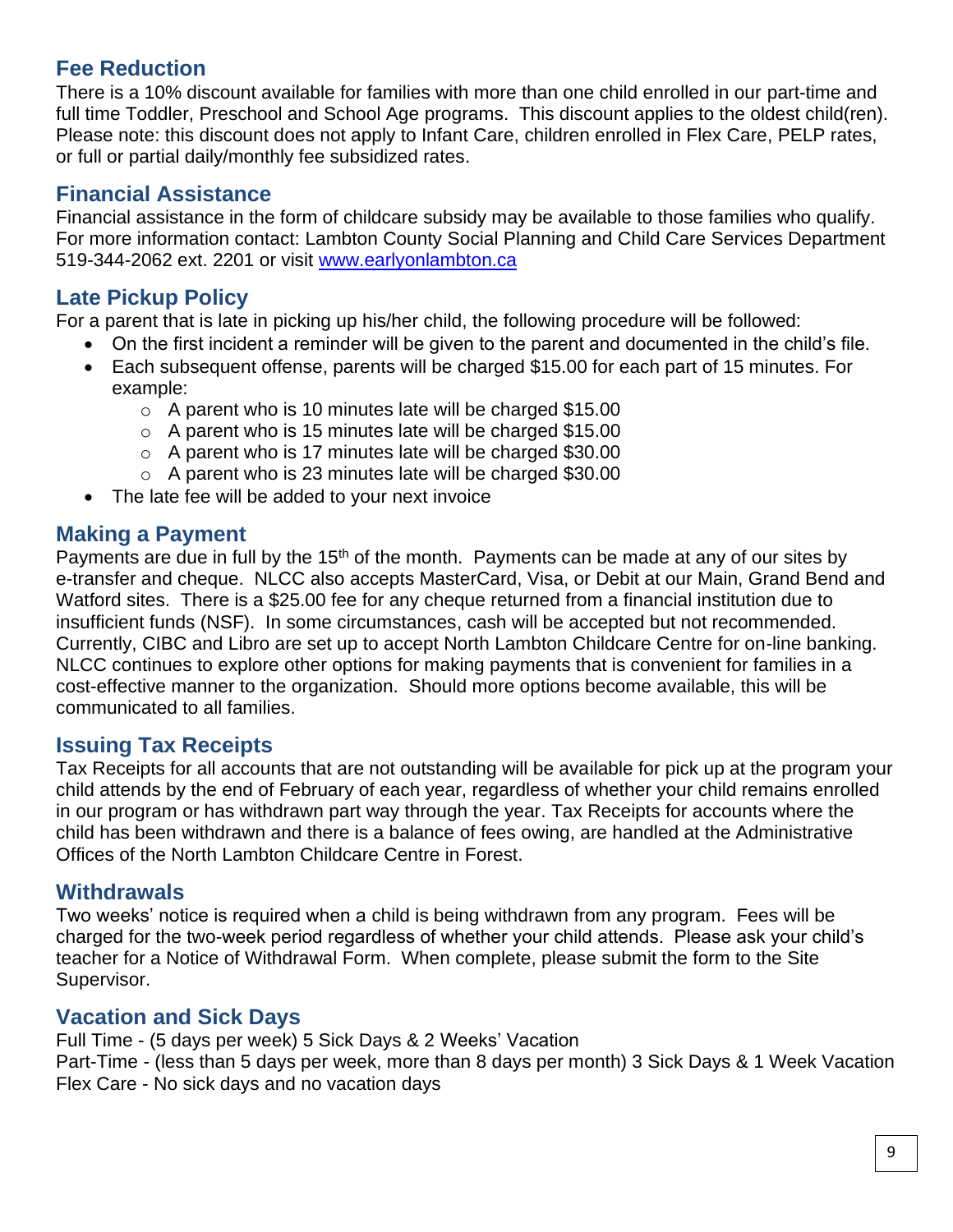Vacation days must be taken in week-long blocks. Part time children will use their vacation days in accordance with their regularly scheduled days of attendance. Vacation days cannot be split up and used over several months. Two weeks written notice must be provided for all vacation time to avoid being charged. Sick days and/or vacation time is not accumulative and shall be reset on January 1st of each year. Children who withdraw and re-register in the same calendar year will not receive a new set of sick days/vacation days. Once all your child's sick days have been used, your account will be charged regular fees for any day that your child is scheduled to attend, whether he/she is present or not.

## **Public Holidays**

North Lambton Childcare Centre will be closed to observe the following holidays:

Christmas Day Boxing Day

New Year's Day **Family Day Good Friday** Victoria Day Canada Day Civic Holiday Labour Day Thanksgiving Day

## **Christmas Holidays**

Current policy states that all NLCC programs will normally be closed between Christmas & New Years. Parents will not be charged fees. Exact dates that programs will be closed are posted at each site in the fall.

#### **Inclement Weather**

North Lambton Childcare Centre will be closed if the Site Supervisor cannot successfully get a staff member to open the site safely by 6:15 am. If the program is closed, the Site Supervisor will ensure that there is an announcement over the radio (FOX 99.9FM) stating that the program will be closed that day. Programs that operate in schools will be closed if the school is closed.

**Every attempt will be made to ensure that this occurs before 6:30 am. All decisions made to close the centre are final.**

## **Transitions to the Next Age Groups**

Parents and caregivers shall be notified when it is time for their child to move up to the next age group. There are guidelines that are normally followed but each child shows signs of readiness at different points in time. We will do our best to meet each individual child's needs as they transition to the next group. Starting in a new room is a gradual transition that usually occurs over two weeks. During this time, we stay child-focussed, taking our cues from them and trying to adapt to meet their needs. Educators will discuss this with you when it is time.

## **Developmental Screening**

As a component of gaining a more comprehensive understanding of your child's development, the North Lambton Childcare Centre completes regular screening and monitoring of each child enrolled in our programs until he/she enters school. The County of Lambton adopted the Ages and Stages Questionnaire, Third Edition (ASQ-3) as the screening tool to be used by licenced child care programs. Parents and caregivers will be notified when the ASQ's are being administered and the program staff will be available to discuss the results.

I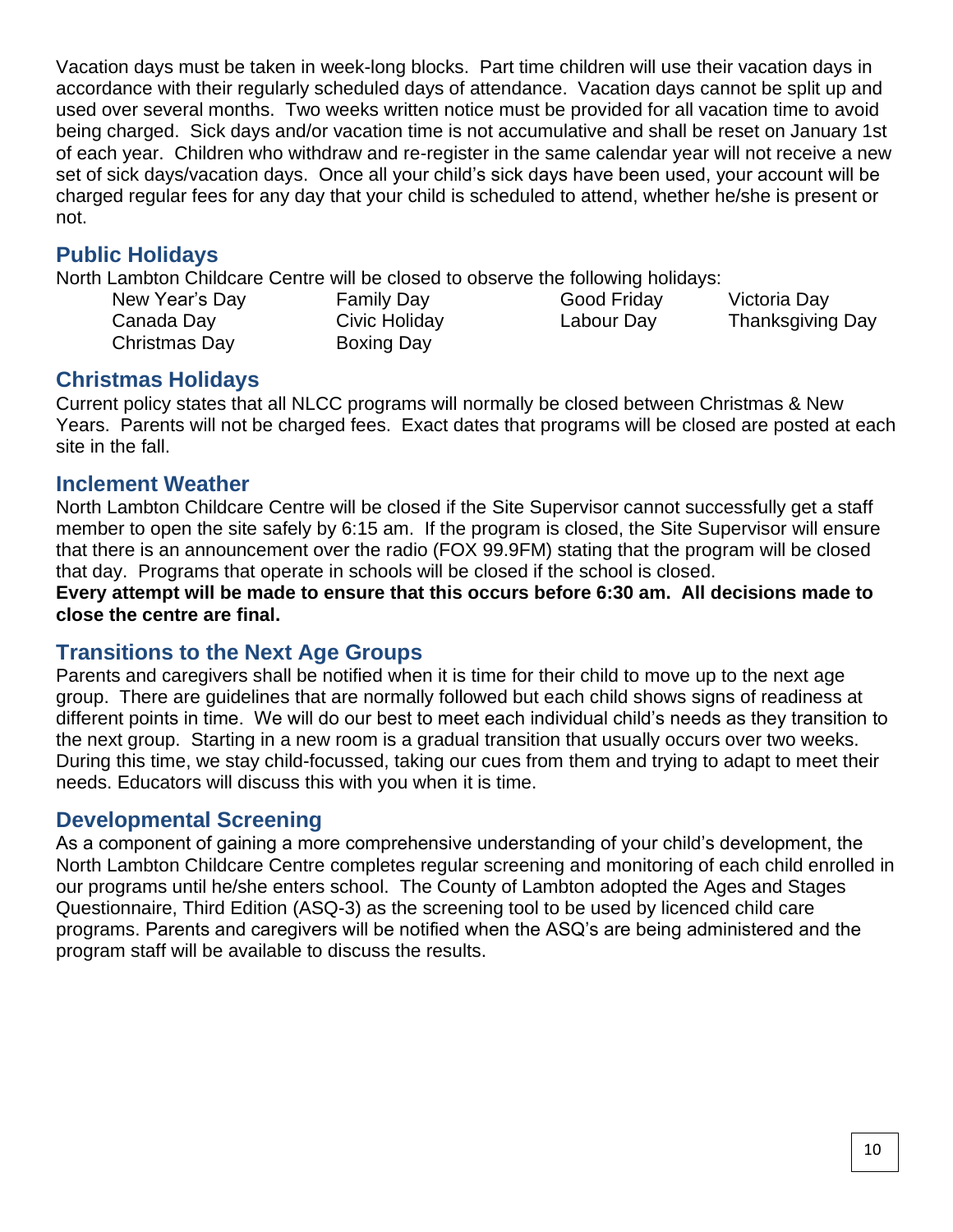# **Your Child's Well-Being**

## **Sick Policy**

Our Sick Policy is intended to protect the interests of the sick child and, and to prevent the spread of infection. Our priority is to minimize the possibility that an illness will be brought into our programs. We ask that you not bring in a sick child to our programs. If a child is too sick to fully participate in the program (including outdoor play), they are too sick to be at the Centre. We recognize that it is not always possible to know if your child is sick or just having an 'off' day. Please discuss any concerns with your child's educators when you come in. We will be better able to monitor your child's activities throughout the day and appropriately meet your child's needs.

Secondly, we need to minimize the spread of any illness that is in our programs. Our policies, sanitary practices and other guidelines are in accordance with local health authorities and are designed to maintain a safe and healthy environment for all children. We understand that there is an impact on a parent's schedule, but all policies must be abided to at all times. You may receive a call from the program during the day and be asked to come and take your child home because she/he is not feeling well. You yourself or someone you have authorized will be asked to pick up your child.

In compliance with local health authorities, NLCC requests that you keep your child at home if he/she is exhibiting any of the following symptoms:

#### *Diarrhea*

A child having one episode of diarrhea but otherwise feels well (i.e., no fever, nausea, or vomiting): the child will be monitored for further signs of illness for the remainder of the day. If no further diarrhea occurs and the child does not appear to be ill, parents will be informed at the end of the day. The child can return the following day, providing there have been no further episodes. If more than one episode of diarrhea occurs during the same day, parents will be contacted as soon as possible to make arrangements to have their child picked up. The child must remain at home until there have been no further episodes of diarrhea for a 24-hour period.

#### *Vomiting*

Should a child have one episode of vomiting but otherwise feels well (i.e., no fever, diarrhea, pain), he/she will be monitored for signs of illness for the remainder of the day. If there are no further episodes of vomiting and the child does not appear to be ill, parents will be informed at the end of the day. The child can return the following day if there have been no further episodes. If more vomiting occurs during the same day, parents will be contacted as soon as possible to make arrangement to have their child picked up. The child must remain at home until there are no further episodes of vomiting for a 24-hour period.

#### *Fever*

A parent will be called to make arrangements to have their child picked up as soon as possible when their child has a temperature of 101°F or higher that persists for 30 minutes.

**Note:** NLCC is not permitted to administer Tylenol or any other fever-reducing medication. It is also at no time acceptable for a parent or other adult to come to the centre to administer Tylenol or any other fever suppressant.

In respect for the other children and the staff, we ask that parents refrain from 'masking' their child's symptoms by administering Tylenol, Tempera, etc. and sending their child to our program.

#### *Chicken Pox*

A child displaying any symptoms of chicken pox, parents will be called to make arrangements to have their child picked up as soon as possible. The child will only be able to return to NLCC when the spots have scabbed over.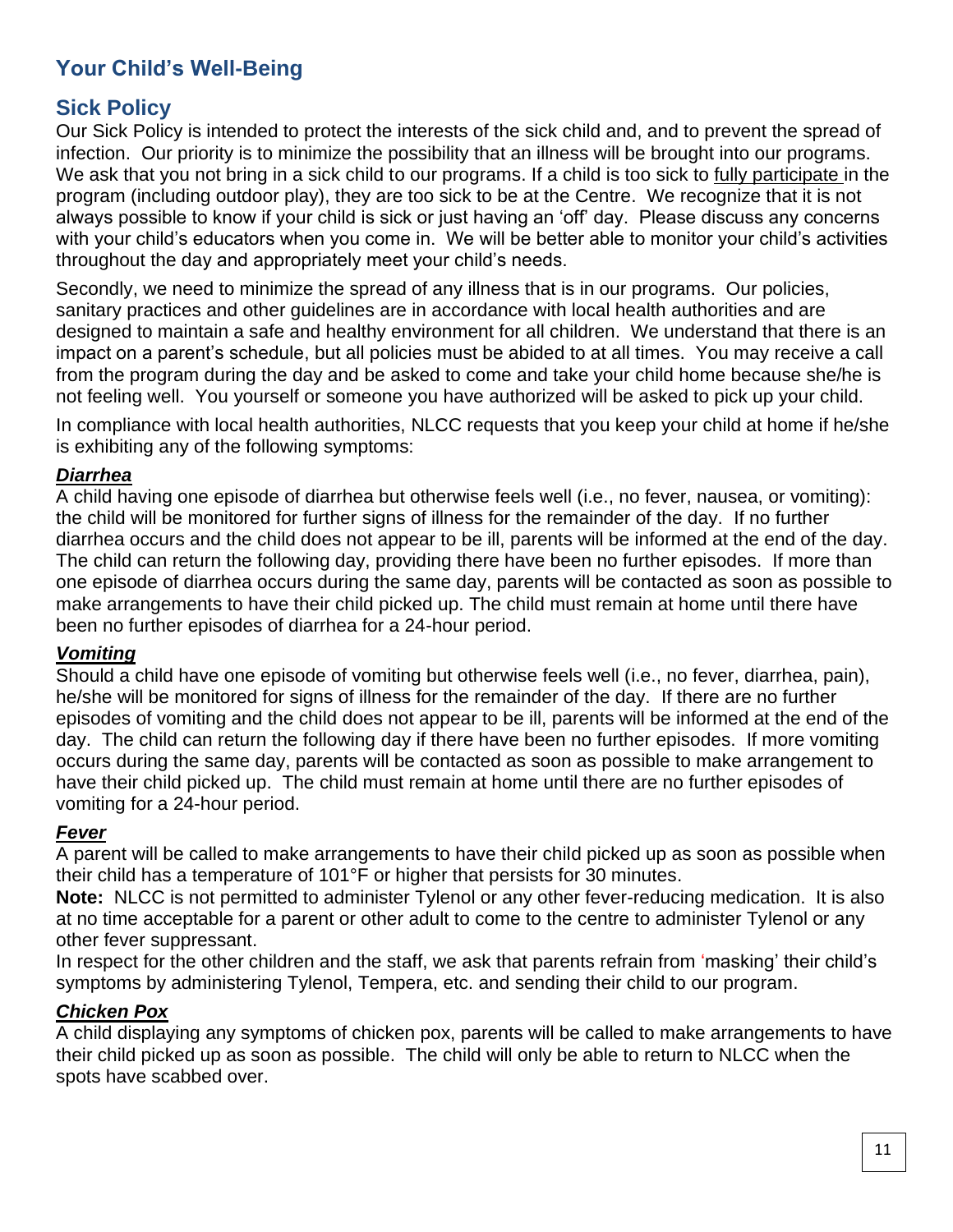#### *Conjunctivitis (Pink Eye)*

Any child with a suspected case of Pink Eye will be required to be examined by a Physician. Any child with a confirmed case of Pink Eye will be required to be on antibiotics for 24 hours before they are able to return to care.

#### *Skin Rash*

Upon the discovery of an unexplained rash, we will attempt to contact the parents to discover the possible cause of the rash. It will be up to the discretion of the Site Supervisor or designate to determine whether the child must be excluded from care until examined by a doctor.

#### **A Note on Head Lice**

Head lice are tiny insects that live on the scalp where they lay eggs, or 'nits. Head lice spreads easily in groups of children and are very common in child care and school settings. Many children with head lice have no symptoms other than an itchy scalp. Head lice is difficult to diagnose as they are very difficult to see. Head lice are found on the hair very close to the scalp, the bottom of the neck and behind the ears. Head lice must be treated. If staff suspect your child has head lice or nits, the parent will be notified to verify whether the child has lice and to consult a doctor or pharmacist about treatment, which is available without a prescription. Should there be cases of lice in a program, the Supervisor shall post a notice for all families to be aware and watch for signs of lice (itchy scalp) with their children. Children with head lice should be treated and can attend the program as usual. Exclusion, common in the past, is ineffective and unnecessary. The local public health unit will be contacted if there is an outbreak that cannot be controlled and if guidance is needed.

#### **Safe Sleep Policy**

In accordance with the CCEYA and the "Joint Statement on Safe Sleep: Preventing Sudden Infant Deaths in Canada", infants less than one year of age will be placed on their backs to sleep. This will be discussed with the individual families at time of registration.

#### **Sleep Preferences**

While not all children need a mid-day nap, young children benefit from periods of quiet relaxation to balance their active play. Children birth to 18 months normally have irregular sleep schedules and the program allows children to rest as needed. North Lambton Childcare Centre supports the children's well-being by respecting each child's needs for active play, rest, and quiet time. Please provide regular updates on changes to your preferences for your child's sleep and rest. Although these instructions shall be followed closely, the program staff will take into consideration the needs of your child on any given day. If there is a change to your child's normal sleep/rest, the program staff will communicate this to you.

#### **In the Event of an Emergency**

At North Lambton Childcare Centre, we strive to create the safest environments possible for your child. In the event of an emergency, we will follow the Emergency Management Policies and Procedures. This may include evacuating from the centre or school to a pre-designated shelter. Every effort will be made to contact you by phone as soon as possible using the phone numbers you have provided us. It is important that the numbers where we can reach you are current. North Lambton Childcare Centre conducts monthly fire drills with all children and staff. Each NLCC site has a designated evacuation site. Please ask a staff at your child's site for more information.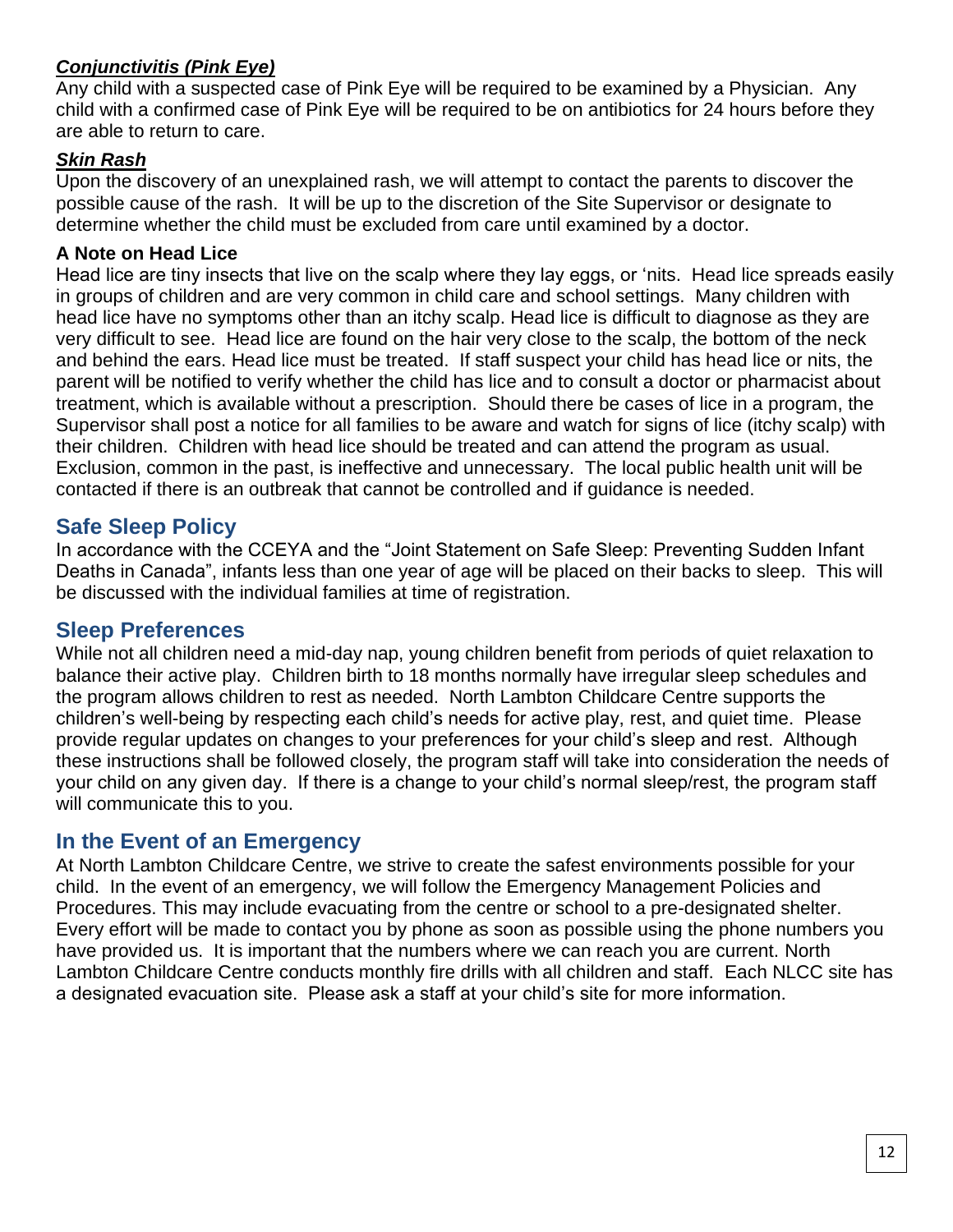# **Medical Plans**

North Lambton Childcare Centre will work closely with families of a child with chronic or acute medical conditions and requiring additional supports or accommodations. An individualized plan will be developed in consultation with parents and any regulated professionals involved. A child with an anaphylaxis allergy will be supported through a separate plan. Please speak with the Site Supervisor for more information.

# **Medication**

The North Lambton Childcare Centre shall safely administer medications to those children requiring medication as authorized in writing by a physician and the parent. Our policies, available to review at any time, are in keeping with the guidelines set out by local health authorities and the CCEYA. Medication will be administered by a designated staff member. Please note NLCC will only administer medication that is in the original container. Please bring in a dispenser for administering the medication. Parents will be required to fill out a Medication Administration Form upon arrival in the morning. Staff will administer medication in accordance with the instructions provided. Written instructions must match those prescribed on the bottle. It is the responsibility of the parent to hand any medication to a staff member for it to be stored safely away from children. Please do not leave any medications on the counters or in your child's bag. Please take home any unused medications.

It is strongly recommended by the local health unit that the initial dose or doses of any medication be administered by the parents at home, and that the child remains home for the first 24 hours after a new medication is started. This will allow the medication to take effect, give your child ample time for rest, and monitor for an adverse or allergic reaction. Please notify the Centre if your child is taking any prescription or non-prescription medications. The administration of non-prescription medicines is not normally practiced within our programs. Please speak to your program's Site Supervisor to discuss exceptions and requirements.

#### **Accidents**

Should your child get hurt while at the Centre, staff will complete an Accident Report Form, and will be shown to you when you pick up your child. You will be requested to sign the form, indicating that you have been informed of the nature of the accident, and that you are receiving a copy. A copy of the form will be kept on file. You will be notified if your child receives an upper body/head injury. If there is a serious incident that results in the need for medical attention, NLCC will attempt to contact the parents as soon as possible and arrangements will be made for you to pick up your child or to meet the Site Supervisor or designate at an emergency facility. If you cannot be reached, we will contact your emergency numbers. All our staff are trained and remain current in Standard First Aid and Infant/Child CPR.

## **Food and Nutrition**

Adequate and appropriate nutrition is vital to children's health, growth, development, and well-being. Nutritious food and snacks are provided (except for baby foods, infant formula, and bottles). In our programs, each child under one year of age will be fed in accordance with written instructions from a parent of each child. For children over the age of one, children will receive one meal and two snacks during the day. Drinking water will be always available. All meals, snacks and beverages shall meet the recommendations as set out in the Health Canada document "Eating Well with Canada's Food Guide".

Food service and nutrition programs in our child care and early years programs shall provide:

- $\checkmark$  Nutritionally adequate meals and snacks;
- $\checkmark$  Opportunities for children to develop positive attitude toward a wide variety of foods;
- $\checkmark$  Opportunities for children to prepare and serve foods; and
- $\checkmark$  Opportunities to develop and enhance socialization skills, self-regulation, and language skills.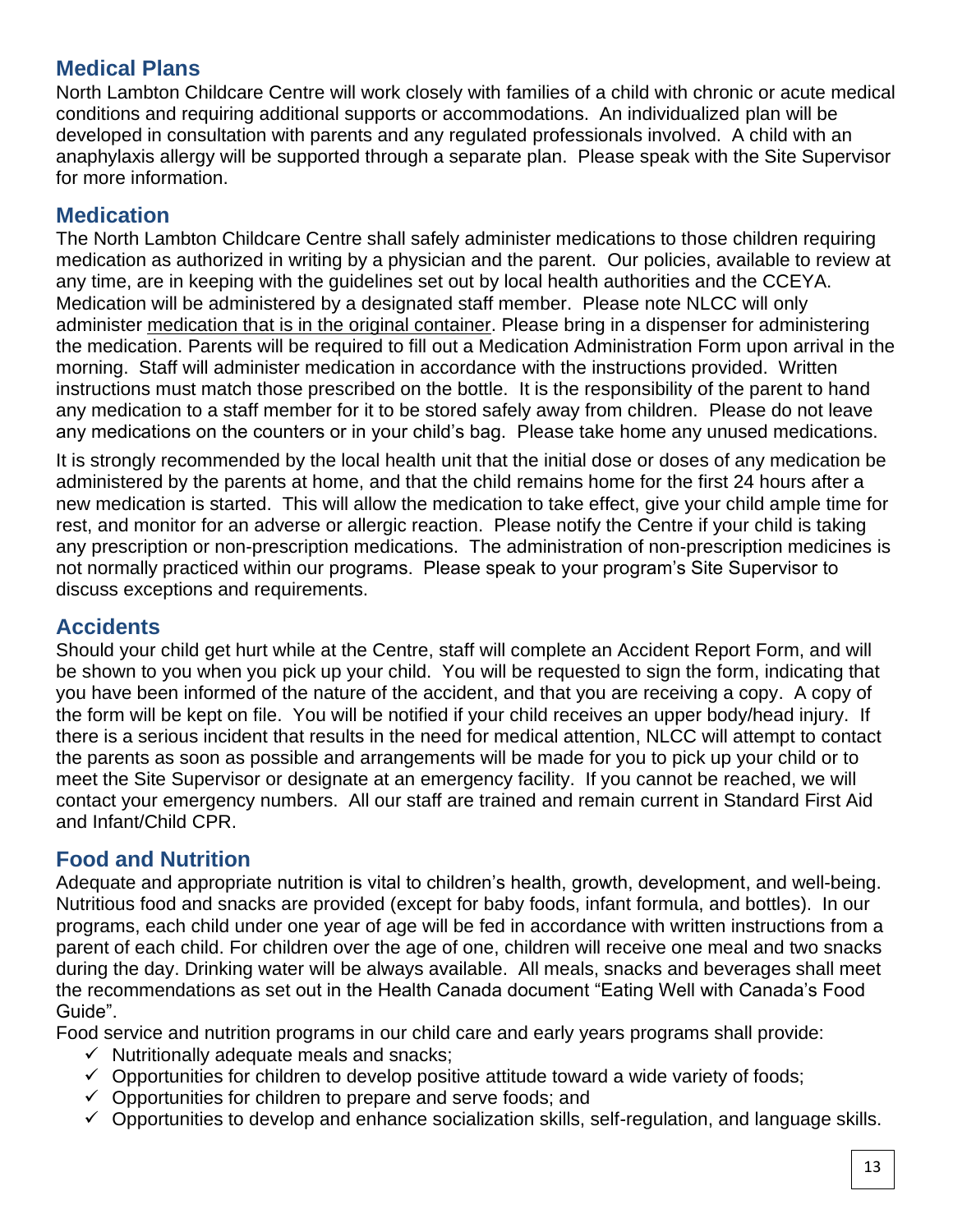#### **Menus**

A rotational menu will be posted at all programs. We strive to provide a menu that is healthy and child-friendly in nature, while encouraging children to explore a variety of different flavours. The child care programs in Watford and Grand Bend use a catering company for the children's lunches. The programs in Forest have a cook and meals and snacks are prepared in-house.

# **Food from Home and Anaphylaxis**

It is a policy requiring an individualized plan with emergency procedures be developed for any child with a life threatening/anaphylactic allergy or allergies. This process will be completed and in place prior to the child attending the child care program or as soon as it is discovered that a child has an anaphylactic allergy. Parents are encouraged not to bring foods that contain ingredients to which children may be allergic. Parents and families will be informed about anaphylactic allergies and all known allergens at the NLCC site through various communication strategies, including monthly newsletters, postings at entrance, postings on the Seesaw App, etc.

Strategies to reduce the risk of exposure to anaphylactic causative agents include:

- In cases where a child has food allergies and the meals and snacks provided by NLCC cannot meet the child's needs, ask the child's parent to supply snacks/meals for their child. All written instructions for diet provided by a parent will be implemented.
- NLCC provides snacks and meals for all children in our programs. However, there may be circumstances that a family would supply their child(ren) with meals and snacks from home. NLCC will ensure that parents label food brought from home with the child's full name, the date the food arrived at NLCC, and that parents advise of all ingredients.
- When food is provided from home for children, ensure that appropriate supervision of children is maintained so that food is not shared or exchanged.
- Home made snacks or treats shall not be permitted on the premises. Unopened, store-bought, nut-free treats shall be permitted.

# **Exploring our Communities and Outdoor Play**

North Lambton Childcare Centre may occasionally take field trips away from the Centre to enhance their learning experience and make connections as valuable members of the community. As part of our regular program, the children will occasionally leave the property to explore the neighbourhood or visit points of interest. These walking trips will always be near the child care program and children are always closely supervised.

Children thrive in outdoor play and there is a growing body of research that suggests that connecting to the natural world contributes to children's mental, physical, emotional, and well-being. There will be regular opportunities to experience nature to enhance the children's sense of wonder and joy in the world around them. Each day the children will spend time outdoors unless a special weather advisory has been issued by the local health unit. Please ensure that your child has appropriate seasonal clothing for her/him to be comfortable and happy to explore in all kinds of weather.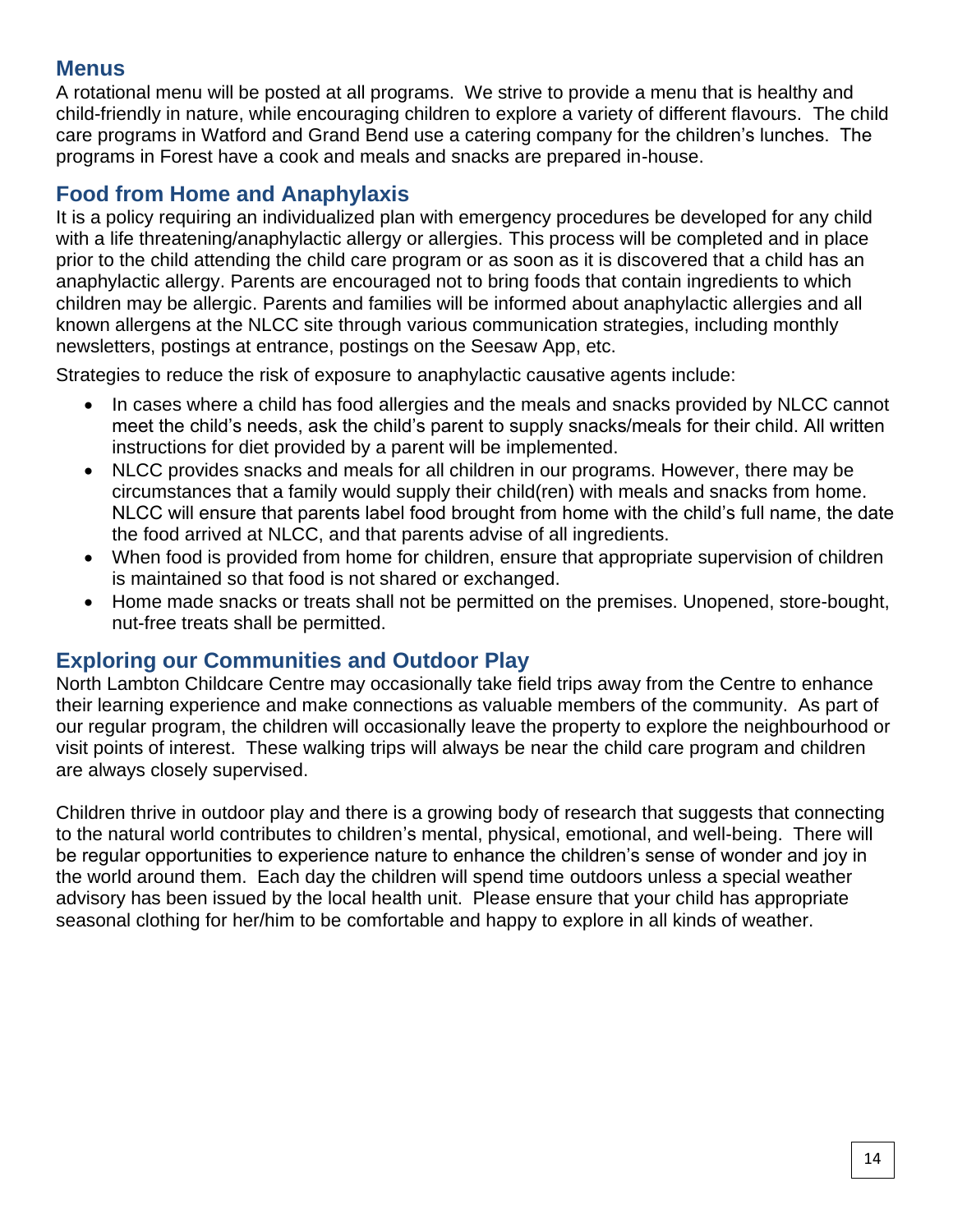# **EarlyON Child and Family Centres**

EarlyON Centres offer free drop-in programs for caregivers and children from birth to 6 years old. You can learn and play with your child, meet people, or get advice. Our welcoming places offer a range of services:

- join fun activities reading, storytelling, sing-alongs, games and more
- get advice from professionals trained in early childhood development
- find out about other family services in your community
- connect with other families with young children

Please visit us at:

**Forest EarlyON** Kinnwood Central School 63 MacDonald St. (Morris St. entrance) 519-786-6161 ext. 9230

**Petrolia EarlyON LCCVI** 4141 Dufferin Ave. 519-882-2100

Mobile Sites: Alvinston, Camlachie, Arkona, Thedford, Watford, Wyoming, and Grand Bend

For more information on EarlyON Centres in Lambton County please visit www.earlyonlambton.ca

Please email **earlyon@nlchildcare.ca** for more information on schedule, locations, etc.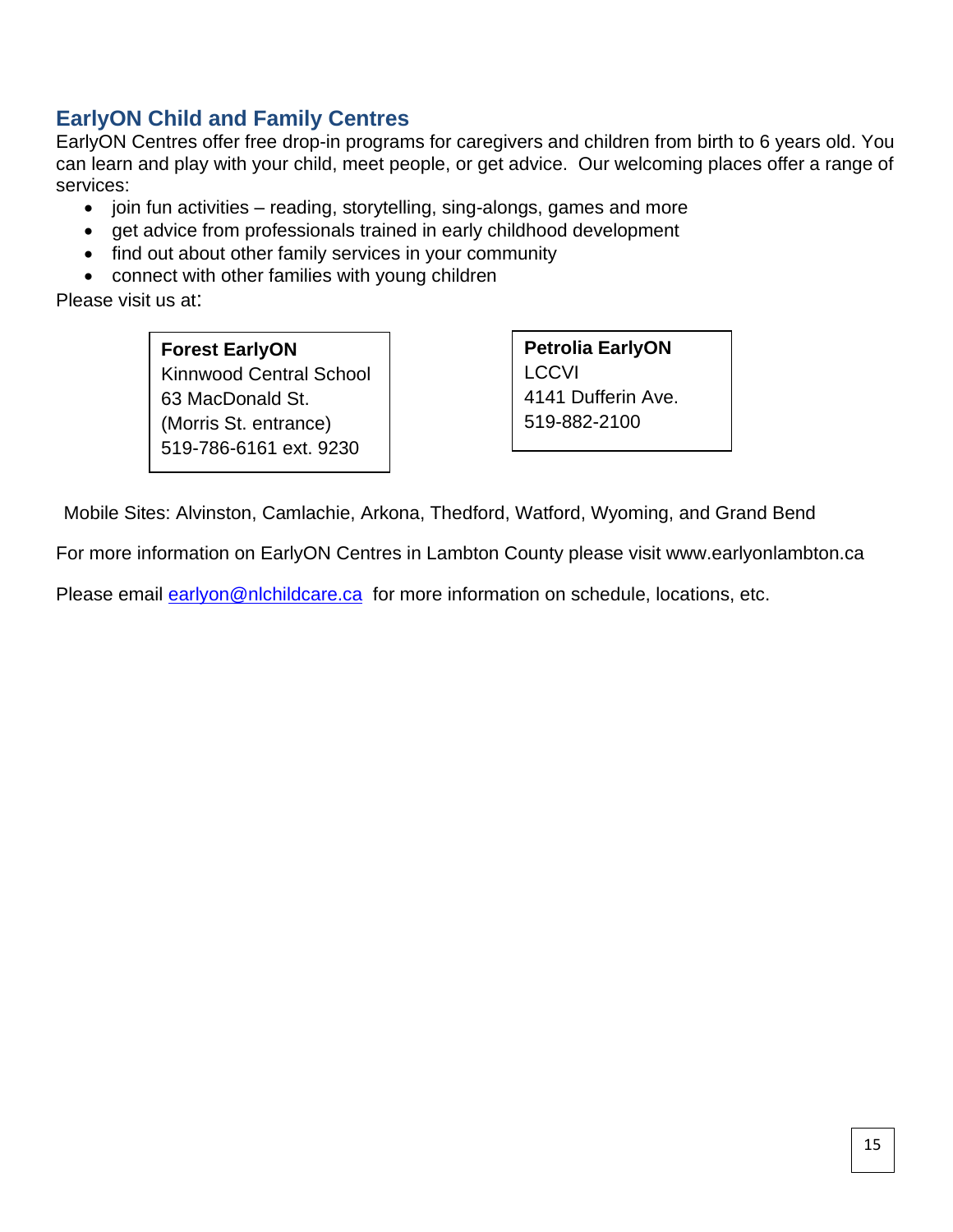#### **NORTH LAMBTON CHILDCARE CENTRE POLICY AND PROCEDURES MANUAL**

| <b>Parent Issues and Concerns</b><br>Title: | Section $4000 - 2$<br>Pages: 3      |  |
|---------------------------------------------|-------------------------------------|--|
| Effective Date: October 2020                | Supersedes Issue of: September 2017 |  |
| Next Revision Date: November 2023           | Approved by: Board of Directors     |  |

#### POLICY

It shall be the policy of North Lambton Childcare Centre (NLCC) to address all issues and concerns raised by parents and caregivers. Every effort will be made to address and resolve issues and concerns to the satisfaction of all parties as quickly as possible. Every issue and concern will be treated confidentially, and every effort will be made to protect the privacy of parents, guardians, caregivers, children, staff, students, volunteers, and community partners; except when information must be disclosed for legal reasons (i.e., Ministry of Education, College of Early Childhood Educators, law enforcement authorities, or a Children's Aid Society). This policy shall be attached to the Parent Handbook in its entirety as an appendix.

The following procedures are in place to address any issues/concerns and to provide a transparent process for responding to issues and concerns in a timely and professional manner.

#### PROCEDURES

Parents and caregivers are encouraged to take an active role in our child care and early years programs and regularly discuss what their child(ren) are experiencing with our programs. NLCC values feedback from parents/caregivers regarding its programs. As supported by our Program Statement, we support positive and responsive interactions among the children, parents/caregivers, and our staff. We foster the engagement of and ongoing communication with parents and caregivers about the programs and their children. Our staff are available to engage with parents and caregivers in conversations and will support a positive experience during every interaction.

- 1. Issues and concerns may be brought forward verbally or in writing. Responses and outcomes will be provided verbally, or in writing upon request. The level of detail provided to the parents/caregivers will respect and maintain the confidentiality of all parties involved.
- 2. An initial response to an issue or concern will be provided to parents/caregivers normally within two (2) business days. The person who raised the issue/concern will be kept informed throughout the resolution process.
- 3. Investigations of issues and concerns will be fair, impartial, and respectful to parties involved.
- 4. NLCC maintains high standards for positive interaction, communication, and role-modeling for children. Harassment and discrimination will therefore not be tolerated from any party.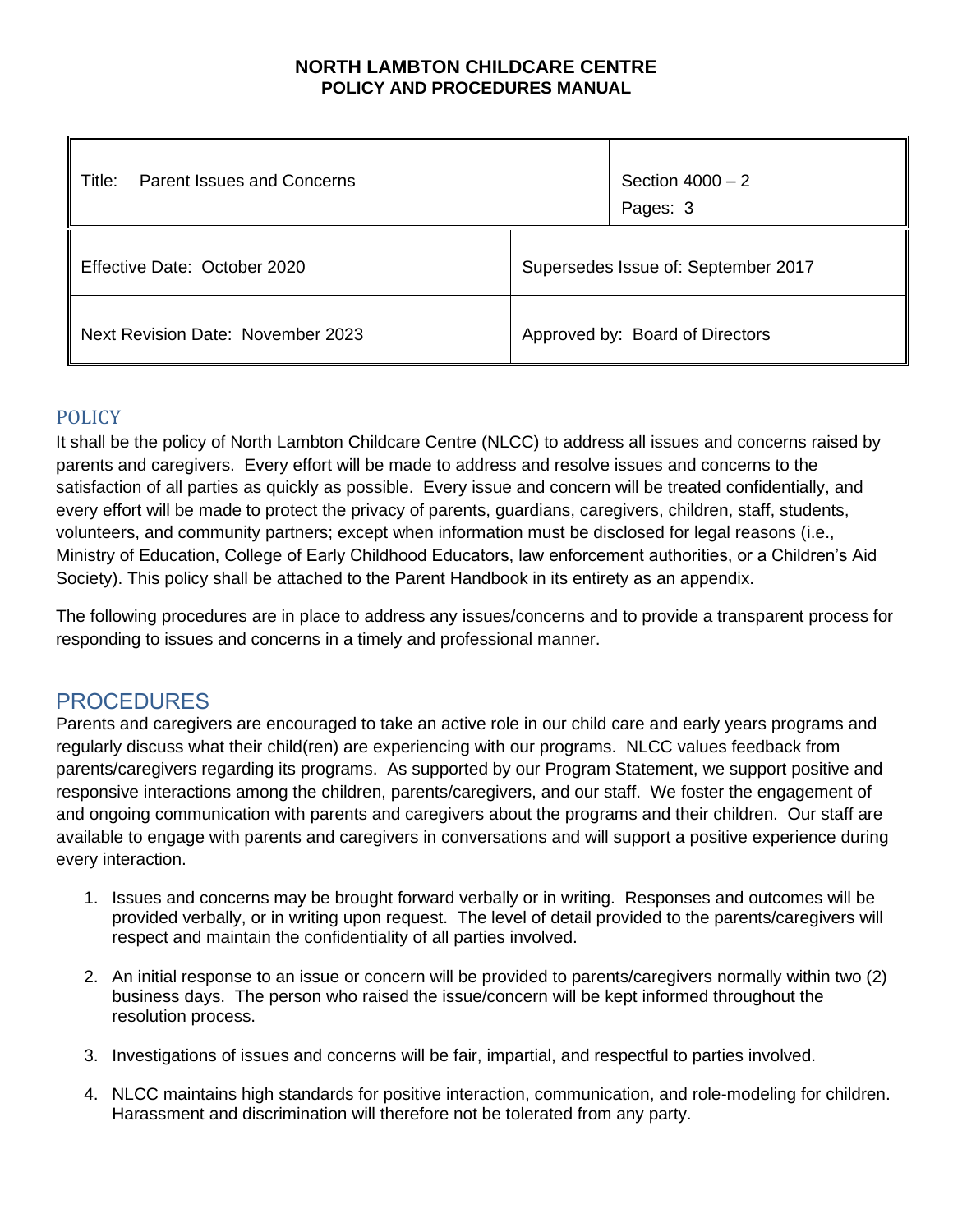- 5. If at any point a parent, caregiver, staff, or community partner feels uncomfortable, threatened, abused, or belittled, they shall immediately end the conversation and report the situation to the Supervisor or Executive Director.
- 6. Specifically, for parents/guardians, the Parent Handbook shall include:
- Issues/concerns related to compliance with the requirements set out in the Child Care and Early Years Act, 2014 and Ontario Regulation 137/15 should be reported to the Ministry of Education's Child Care Quality Assurance and Licensing Branch.
- Issues/concerns may also be reported to other relevant regulatory bodies (i.e., local public health department, police department, Ministry of Environment, Ministry of Labour, fire department, College of Early Childhood Educators, Ontario College of Teachers, etc.), where appropriate.

#### **Concerns about the Suspected Abuse or Neglect of a Child**

7. Everyone, including members of the public and professionals who work closely with children, is required by law to report suspected cases of child abuse or neglect.

If a parent/guardian expresses concern that a child is being abused or neglected, the parent is advised to contact the local Children's Aid Society (CAS) directly.

Persons who become aware of such concerns are also responsible for reporting this information to CAS as per the "Duty to Report" requirement under the *Child and Family Services Act*.

#### **Escalation of Issues or Concerns**

- 8. When parents/guardians are not satisfied with the response or outcome of an issue or concern, they may relay the issue or concern verbally or in writing to the Executive Director.
- 9. Issues/concerns related to compliance with requirements set out in the *Child Care and Early Years Act., 2014* and Ontario Regulation 137/15 should be reported to the Ministry of Education's Child Care Quality Assurance and Licensing Branch.
- 10. Issues/concerns may also be reported to other relevant regulatory bodies (e.g., local public health department, police department, Ministry of Environment, Ministry of Labour, fire department, College of Early Childhood Educators, Ontario College of Teachers, College of Social Workers etc.) when appropriate.
- 11. The Parent Handbook shall list all NLCC child care sites and contact information. The Handbook shall also include the Ministry of Education, Licensed Child Care Help Desk: 1-877-510-5333 or [childcare\\_ontario@ontario.ca.](mailto:childcare_ontario@ontario.ca)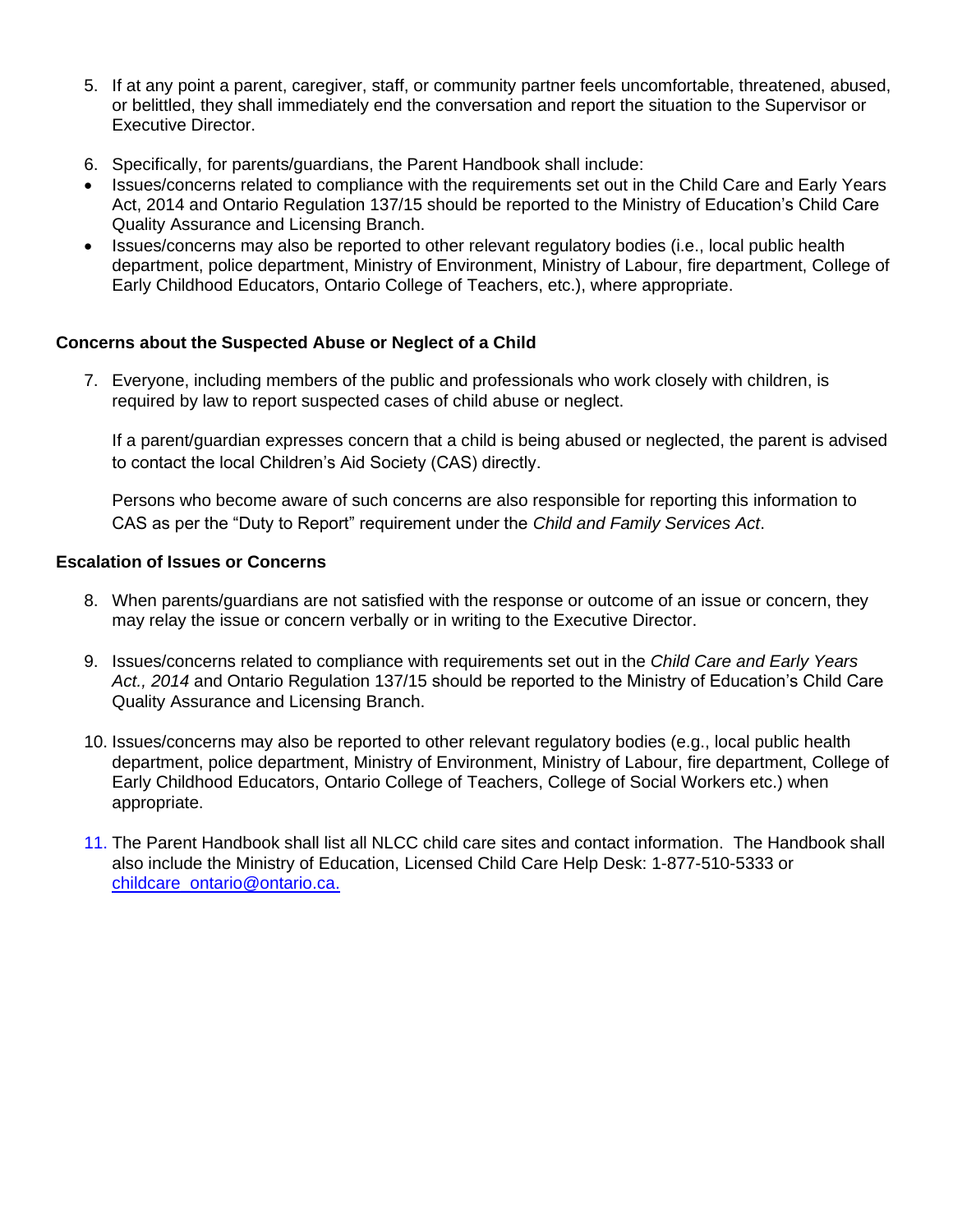# Procedures

| <b>Nature of Issue or</b>                                                                                                                                               | <b>Steps for Parent and/or Guardian to</b>                                                                                                                                                                                                     | Steps for Staff and/or Licensee in                                                                                                                                                                                                                                                                                                                         |  |
|-------------------------------------------------------------------------------------------------------------------------------------------------------------------------|------------------------------------------------------------------------------------------------------------------------------------------------------------------------------------------------------------------------------------------------|------------------------------------------------------------------------------------------------------------------------------------------------------------------------------------------------------------------------------------------------------------------------------------------------------------------------------------------------------------|--|
| <b>Concern</b>                                                                                                                                                          | <b>Report Issue/Concern:</b>                                                                                                                                                                                                                   | responding to issue/concern:                                                                                                                                                                                                                                                                                                                               |  |
| Program Room-<br><b>Related</b><br>i.e., schedule, sleep<br>arrangements, toilet<br>training,<br>indoor/outdoor<br>program activities,<br>feeding<br>arrangements, etc. | Raise the issue or concern to the<br>classroom staff directly or the Site<br>Supervisor.                                                                                                                                                       | Address the issue/concern at the time it<br>$\bullet$<br>is raised<br>or<br>Arrange for a meeting with the<br>parent/guardian within 2 to 5 business<br>days.<br>Document the issues/concerns in detail.<br>Documentation should include:<br>the date and time the issue/concern was<br>$\bullet$<br>received.                                             |  |
| General, Centre- or<br><b>Operations-Related</b><br>i.e., child care fees,<br>hours of operation,<br>staffing, waiting lists,<br>menus, etc.                            | Raise the issue or concern to the Site<br>Supervisor.                                                                                                                                                                                          | the name of the person(s) who received<br>$\bullet$<br>the issue/concern.<br>the name of the person(s) reporting the<br>$\bullet$<br>issue/concern.<br>the details of the issue/concern; and<br>$\bullet$<br>any steps taken to resolve the<br>issue/concern and/or information given<br>to the parent(s)/guardian(s) regarding<br>next steps or referral. |  |
| Staff, Supervisor,<br>and/or Licensee-<br><b>Related</b>                                                                                                                | Raise the issue or concern to the<br>individual(s) directly, to the Site Supervisor<br>or the Executive Director.                                                                                                                              | Provide contact information for the appropriate<br>person(s) if the person(s) being notified is unable<br>to address the matter.                                                                                                                                                                                                                           |  |
|                                                                                                                                                                         | All issues or concerns about the conduct<br>of a program staff that puts a child's<br>health, safety and well-being at risk should<br>be reported to the Site Supervisor as soon<br>as parent(s)/guardian(s) become aware of<br>the situation. | Ensure the investigation of the issue/concern is<br>initiated by the appropriate party within two (2)<br>business days or as soon as reasonably possible<br>thereafter. Document reasons for delays in<br>writing.<br>Provide a resolution or outcome to the                                                                                               |  |
| Student- / Volunteer-<br><b>Related</b>                                                                                                                                 | Raise the issue or concern to the staff<br>responsible for supervising the<br>volunteer(s) or student(s) or the Site<br>Supervisor.<br>All issues or concerns about the conduct<br>of student(s) and/or volunteer(s) that puts                 | parent(s)/guardian(s) who raised the<br>issue/concern.                                                                                                                                                                                                                                                                                                     |  |
|                                                                                                                                                                         | a child's health, safety and well-being at<br>risk should be reported to the Site<br>Supervisor as soon as<br>parent(s)/guardian(s) become aware of the<br>situation.                                                                          |                                                                                                                                                                                                                                                                                                                                                            |  |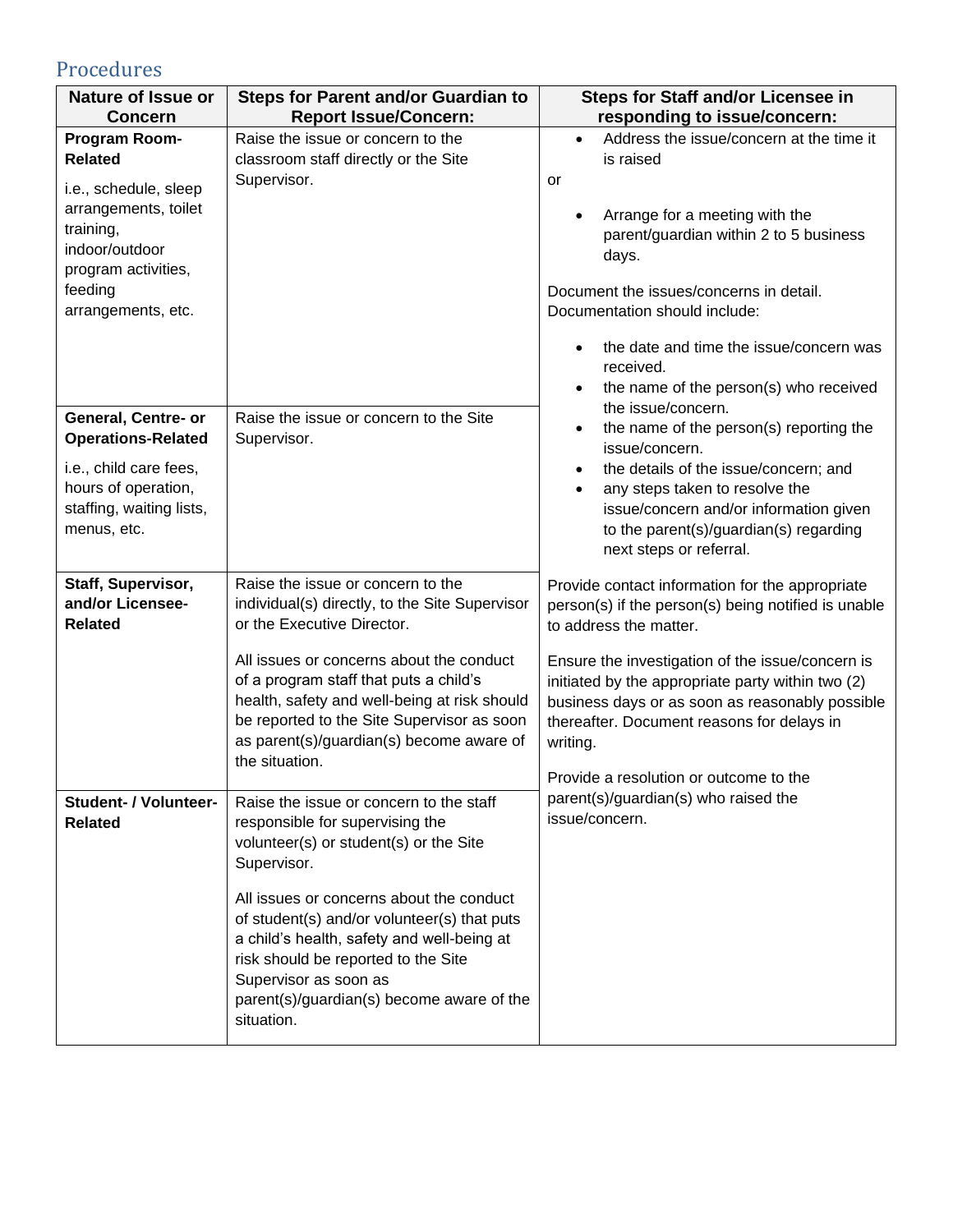#### **NORTH LAMBTON CHILDCARE CENTRE POLICY AND PROCEDURES MANUAL**

| <b>Wait List</b><br>Title:       | Section 4000 - 17<br>Pages 2        |
|----------------------------------|-------------------------------------|
| Effective Date: September 2019   | Supersedes Issue of: September 2016 |
| Next Revision Date: October 2022 | Approved by: Board of Directors     |

#### **POLICY**

It shall be the policy of the North Lambton Childcare Centre (NLCC) to develop and maintain fair practices utilizing the Sarnia and Lambton County centralized wait list system. There shall not be a fee to current or prospective families to place their child on a NLCC wait list. NLCC aims to have wait list practices that are transparent, fair, and consistent.

#### **PROCEDURES**

- 1. When a family contacts one of the NLCC sites to inquire about childcare and there is a wait list for that program, the family will be directed to apply to OneList to be added to NLCC's wait list. For a program that does not have a wait list, and those children can be immediately enrolled in the program, the family is not required to apply through OneList.
- 2. When NLCC receives an application for admission through OneList, the Site Supervisor or designate shall contact the family. Should the family wish to be placed on NLCC's wait list, the following procedures are in place and organized using the following information:
	- A. NLCC Site
	- B. Registration Date
	- C. Required date for care to commence
	- D. Age Group:

Infant: 3 – 16 months Toddlers: 16 – 30 months Preschool: 30 months – eligible for JK School Age: 4 to 12 years of age

- E. Priority Groups:
	- i. Children of staff working at NLCC
	- ii. Children already enrolled (part-time requiring full-time care)
	- iii. Siblings of children currently enrolled
	- iv. Children not currently affiliated with NLCC requiring full-time care
	- v. Children not currently affiliated with NLCC requiring part-time care
- 3. When a space becomes available, management assigns the space to the first child on the waitlist. A family will have five (5) business days upon receiving notification to accept or refuse the space offered. It is the family's responsibility to ensure their contact information is current.
- 4. A family may choose to refuse a space one time and retain their priority on the wait list.
- 5. A family who fails to return a phone call and/or refuses a space the second time will be placed at the end of the wait list.
- 6. A family who refuses care the third time will be removed from the wait list.
- 7. A family can call at any time to inquire about their position on a wait list. There are many factors to be considered when determining placement on the wait list and this will be discussed with each family.
- 8. The Site Supervisor or designate shall not disclose any identifying information of the other families on the wait list. The privacy and confidentiality of the children and families will be maintained. These procedures shall be included in the NLCC Parent Handbook.